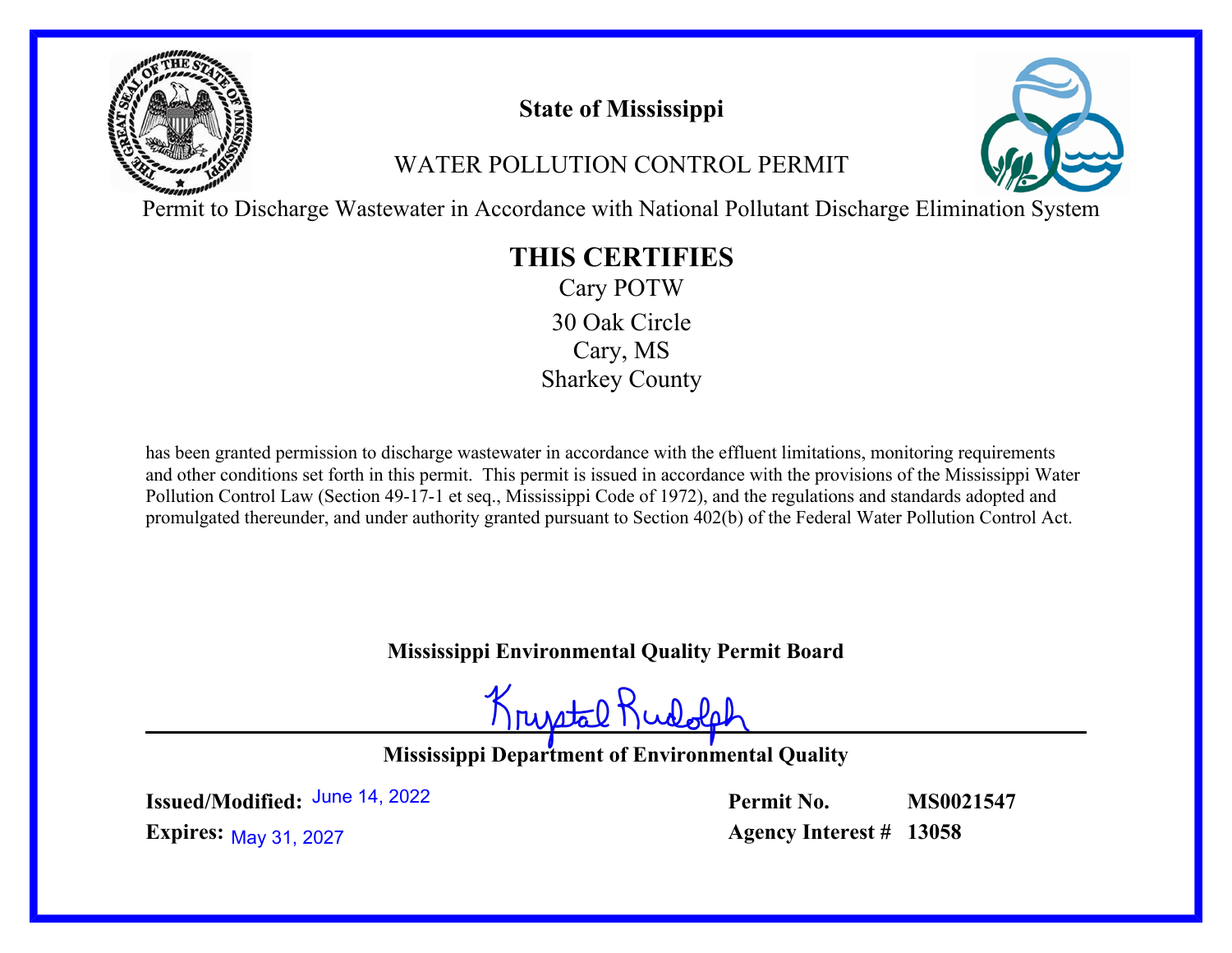### **Table of Contents**

### Other Relevant Documents:

Form 2A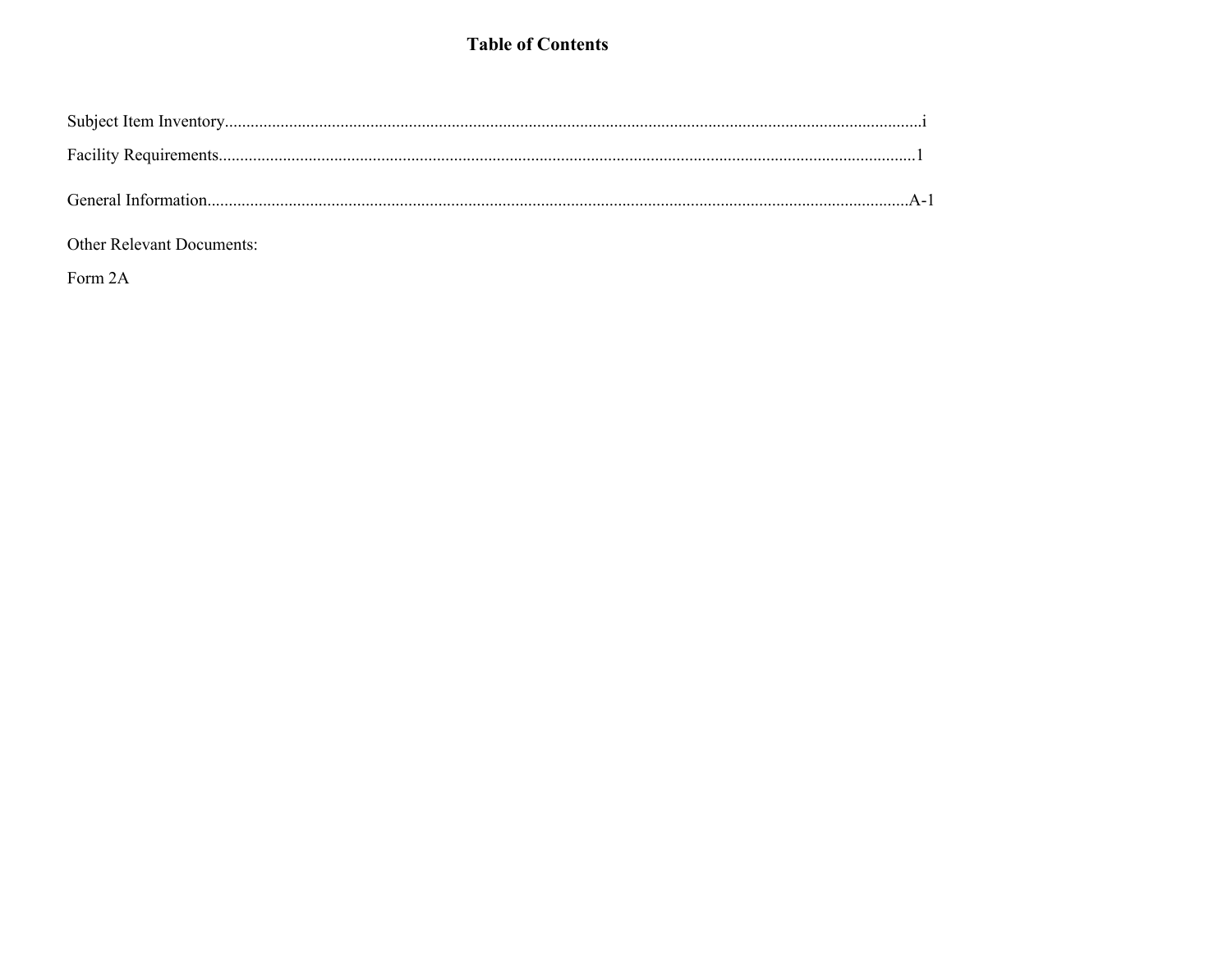### Activity ID No.: PER20220001 Permit Number: MS0021547 Subject Item Inventory Cary POTW **Permit to Discharge Wastewater in Accordance with National Pollutant Discharge Elimination System**

#### **Subject Item Inventory:**

| ID      | <b>Designation</b> | Description                                   |
|---------|--------------------|-----------------------------------------------|
| AI13058 | MS0021547          |                                               |
| RPNT1   | MS0021547-001      | Outfall 001 (Domestic / Municipal Wastewater) |

#### **Receiving Stream Relationships:**

| <b>Subject Item</b>                                 | Relationship    | <b>Receiving Stream</b> |
|-----------------------------------------------------|-----------------|-------------------------|
| RPNT1 Outfall 001 (Domestic / Municipal Wastewater) | Discharges Into | ' Ditch                 |
|                                                     | Then Into       | Unnamed Tributary of    |
|                                                     | Then Into       | Sunflower River         |

| <b>KEY</b>                                   |                                   |
|----------------------------------------------|-----------------------------------|
| $ ACT = Activity$                            | $AI = Agency Interest$            |
| $AREA = Area$                                | $CONT = Control$ Device           |
| CAFO = Concentrated Animal Feeding Operation | $IA = Insignificant Activity$     |
| $EQPT = Equipment$                           | $MAFO = Animal Feeding Operation$ |
| $IMPD = Important$                           | $PCS = PCs$                       |
| $RPNT = Release Point$                       | $TRMT = Treatment$                |
| WDPT = Withdrawal Point                      |                                   |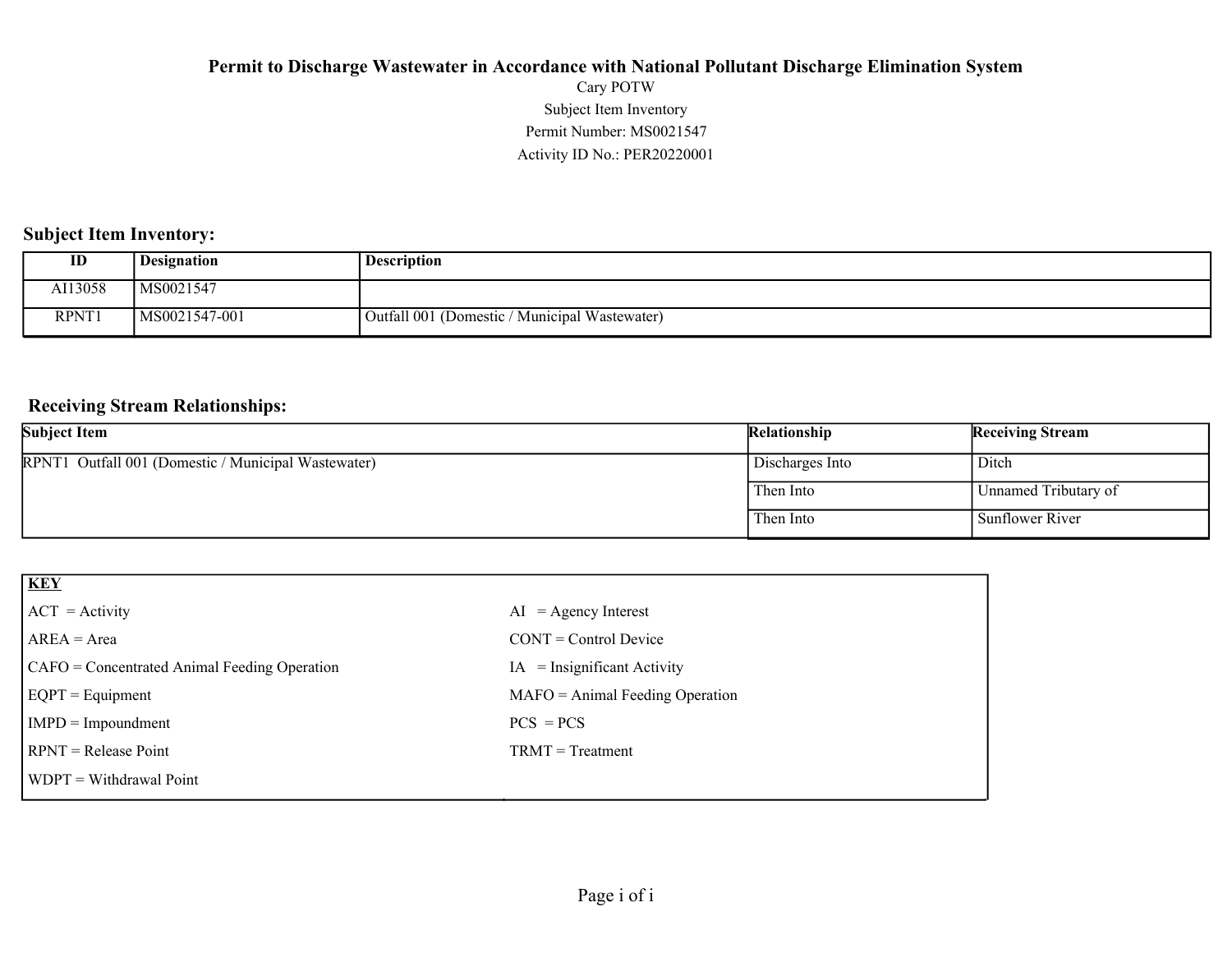### **EFFLUENT LIMITATIONS AND MONITORING REQUIREMENTS**

## **Subject Item: Outfall 001 (Domestic / Municipal Wastewater)**

**RPNT00000000001: MS0021547-001**

|                                                                        |                                         |                                                |                                       | <b>Discharge Limitations</b>         |                                         |                                      |                                    |                     | <b>Monitoring Requirements</b> |                        |
|------------------------------------------------------------------------|-----------------------------------------|------------------------------------------------|---------------------------------------|--------------------------------------|-----------------------------------------|--------------------------------------|------------------------------------|---------------------|--------------------------------|------------------------|
| <b>Parameter</b>                                                       | Quantity/<br><b>Loading</b><br>Average  | Quantity /<br><b>Loading</b><br><b>Maximum</b> | Quantity /<br>Loading<br><b>Units</b> | Quality /<br>Conc.<br><b>Minimum</b> | Quality /<br>Conc.<br><b>Average</b>    | Quality /<br>Conc.<br><b>Maximum</b> | Quality /<br>Conc.<br><b>Units</b> | <b>Frequency</b>    | <b>Sample Type</b>             | Which<br><b>Months</b> |
| Ammonia Nitrogen, Total (as<br>N<br>Effluent                           | 0.5<br>Maximum<br>Monthly<br>Average    | $0.8\,$<br>Maximum<br>Weekly Average           | pounds per day                        | ******                               | Maximum<br>Monthly<br>Average           | 1.5<br>Maximum<br>Weekly Average     | mg/L                               | Monthly             | $24-hr$<br>Composite           | Jan-Dec                |
| Ammonia Nitrogen, Total (as<br>N<br>Influent                           | Report<br>Maximum<br>Monthly<br>Average | Report<br>Maximum<br>Weekly Average            | pounds per day                        | ******                               | Report<br>Maximum<br>Monthly<br>Average | Report<br>Maximum<br>Weekly Average  | mg/L                               | Monthly             | $24-hr$<br>Composite           | Jan-Dec                |
| Chlorine, total residual<br>Effluent                                   | ******                                  | ******                                         | ******                                | ******                               | 0.011<br>Maximum<br>Monthly<br>Average  | 0.019<br>Maximum<br>Weekly Average   | mg/L                               | 5 Times per<br>Week | <b>Grab Sampling</b>           | Jan-Dec                |
| E coli<br>Effluent                                                     | ******                                  | ******                                         | ******                                | ******                               | 126<br>Maximum<br>Monthly<br>Average    | 400<br>Maximum<br>Weekly Average     | $#$ of<br>colonies/100 ml          | Monthly             | <b>Grab Sampling</b>           | Jan-Dec                |
| Flow<br>Effluent                                                       | 0.065<br>Maximum<br>Monthly<br>Average  | Report<br>Maximum<br>Weekly Average            | Million Gallons<br>per Day            | ******                               | ******                                  | ******                               | ******                             | 5 Times per<br>Week | Continuous<br>Recorder         | Jan-Dec                |
| Nitrogen (Total)<br>Effluent                                           | Report<br>Maximum<br>Monthly<br>Average | Report<br>Maximum<br>Weekly Average            | pounds per day                        | ******                               | Report<br>Maximum<br>Monthly<br>Average | Report<br>Maximum<br>Weekly Average  | mg/L                               | Monthly             | $24-hr$<br>Composite           | Jan-Dec                |
| Oxygen Demand,<br>biochemical, 5-day<br>(20)<br>degrees C)<br>Effluent | 1.6<br>Maximum<br>Monthly<br>Average    | 2.4<br>Maximum<br><b>Weekly Average</b>        | pounds per day                        | ******                               | 3<br>Maximum<br>Monthly<br>Average      | 4.5<br>Maximum<br>Weekly Average     | mg/L                               | Monthly             | $24-hr$<br>Composite           | Jan-Dec                |

Such discharges shall be limited and monitored by the permittee as specified below: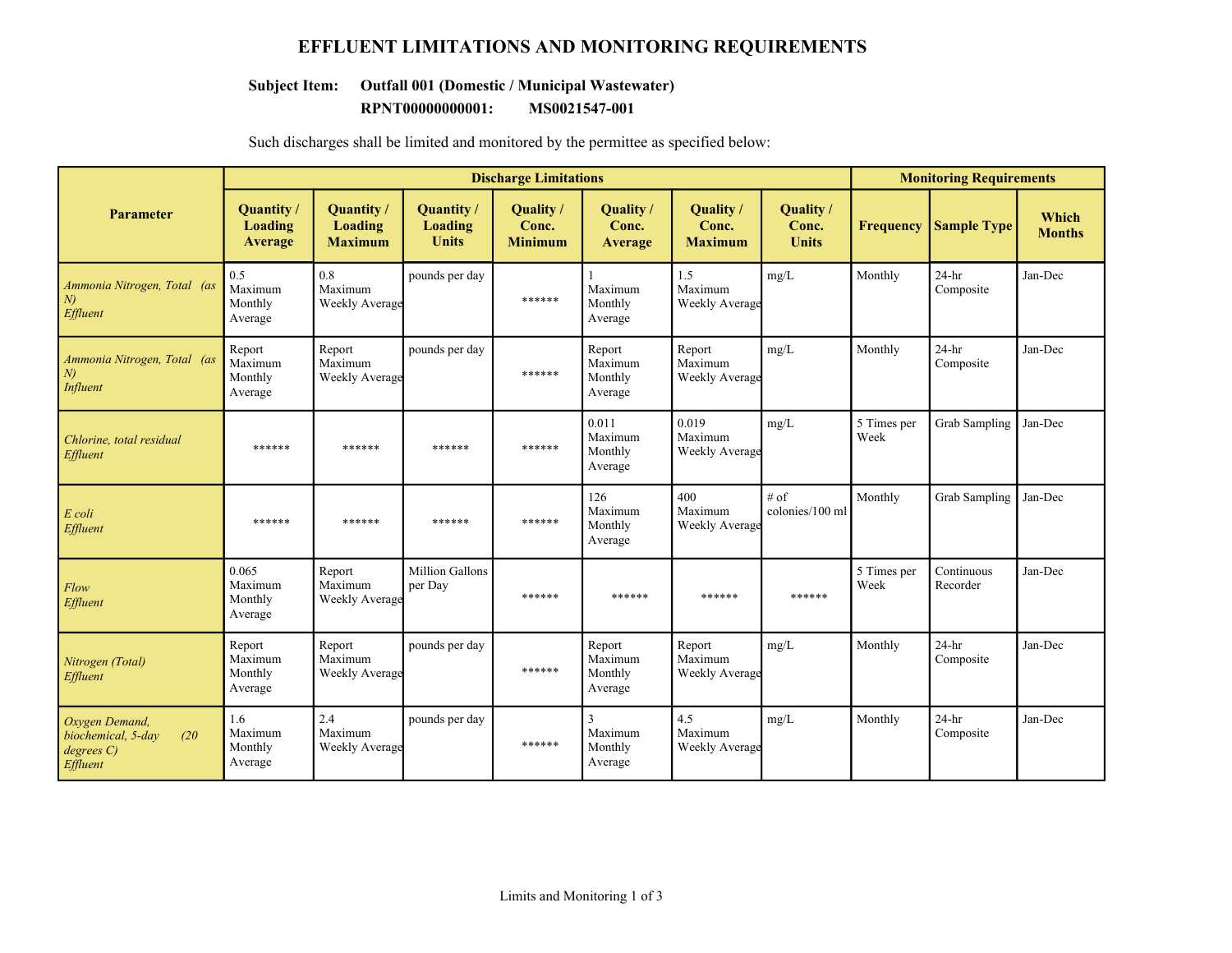### **EFFLUENT LIMITATIONS AND MONITORING REQUIREMENTS**

# **Subject Item: Outfall 001 (Domestic / Municipal Wastewater)**

**RPNT00000000001: MS0021547-001**

|                                                                                   |                                         |                                         | <b>Discharge Limitations</b>          |                                      |                                         |                                      |                                    | <b>Monitoring Requirements</b> |                      |                        |
|-----------------------------------------------------------------------------------|-----------------------------------------|-----------------------------------------|---------------------------------------|--------------------------------------|-----------------------------------------|--------------------------------------|------------------------------------|--------------------------------|----------------------|------------------------|
| Parameter                                                                         | Quantity/<br>Loading<br>Average         | Quantity /<br>Loading<br><b>Maximum</b> | Quantity /<br>Loading<br><b>Units</b> | Quality /<br>Conc.<br><b>Minimum</b> | Quality /<br>Conc.<br>Average           | Quality /<br>Conc.<br><b>Maximum</b> | Quality /<br>Conc.<br><b>Units</b> | <b>Frequency</b>               | <b>Sample Type</b>   | Which<br><b>Months</b> |
| Oxygen Demand,<br>biochemical, 5-day<br>(20)<br>degrees C)<br>Influent            | Report<br>Maximum<br>Monthly<br>Average | Report<br>Maximum<br>Weekly Average     | pounds per day                        | ******                               | Report<br>Maximum<br>Monthly<br>Average | Report<br>Maximum<br>Weekly Average  | mg/L                               | Monthly                        | $24-hr$<br>Composite | Jan-Dec                |
| Oxygen Demand,<br>biochemical, 5-day<br>(20)<br>degreeC<br><b>Percent Removal</b> | ******                                  | ******                                  | ******                                | 85<br>Minimum                        | ******                                  | ******                               | $\frac{0}{0}$                      | Monthly                        | Calculations         | Jan-Dec                |
| Oxygen, dissolved<br>Effluent                                                     | ******                                  | ******                                  | ******                                | 6.0<br>Minimum                       | ******                                  | ******                               | mg/L                               | Monthly                        | <b>Grab Sampling</b> | Jan-Dec                |
| Oxygen, dissolved<br><b>In Aeration Unit</b>                                      | ******                                  | ******                                  | ******                                | Report<br>Minimum                    | ******                                  | Report<br>Maximum                    | mg/L                               | 5 Times per<br>Week            | Grab Sampling        | Jan-Dec                |
| pH<br>Effluent                                                                    | ******                                  | ******                                  | ******                                | 6.0<br>Minimum                       | ******                                  | 9.0<br>Maximum                       | <b>SU</b>                          | 5 Times per<br>Week            | Grab Sampling        | Jan-Dec                |
| Phosphorus (Total)<br>Effluent                                                    | Report<br>Maximum<br>Monthly<br>Average | Report<br>Maximum<br>Weekly Average     | pounds per day                        | ******                               | Report<br>Maximum<br>Monthly<br>Average | Report<br>Maximum<br>Weekly Average  | mg/L                               | Monthly                        | $24-hr$<br>Composite | Jan-Dec                |
| Sludge Settleability 30 Minute<br><b>In Aeration Unit</b>                         | ******                                  | ******                                  | ******                                | Report<br>Minimum                    | ******                                  | Report<br>Maximum                    | m/L                                | 5 Times per<br>Week            | Measurement          | Jan-Dec                |

Such discharges shall be limited and monitored by the permittee as specified below: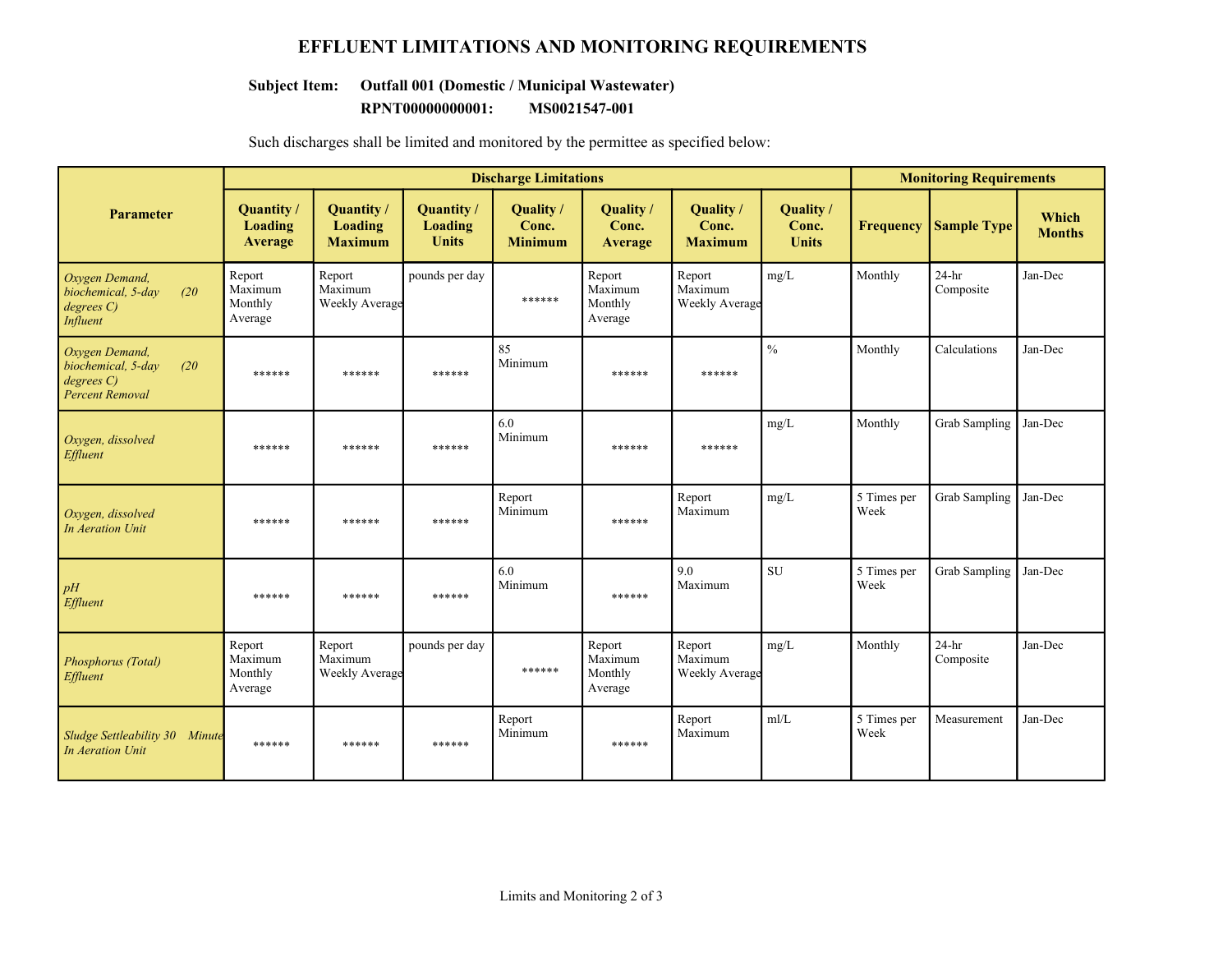### **EFFLUENT LIMITATIONS AND MONITORING REQUIREMENTS**

# **Subject Item: Outfall 001 (Domestic / Municipal Wastewater)**

**RPNT00000000001: MS0021547-001**

|                                                    |                                         |                                          |                                              | <b>Discharge Limitations</b>         |                                         |                                        |                                    |                  | <b>Monitoring Requirements</b> |                        |
|----------------------------------------------------|-----------------------------------------|------------------------------------------|----------------------------------------------|--------------------------------------|-----------------------------------------|----------------------------------------|------------------------------------|------------------|--------------------------------|------------------------|
| <b>Parameter</b>                                   | Quantity /<br>Loading<br>Average        | Quantity /<br>Loading<br><b>Maximum</b>  | Quantity /<br><b>Loading</b><br><b>Units</b> | Quality /<br>Conc.<br><b>Minimum</b> | Quality /<br>Conc.<br><b>Average</b>    | Quality /<br>Conc.<br><b>Maximum</b>   | Quality /<br>Conc.<br><b>Units</b> | <b>Frequency</b> | <b>Sample Type</b>             | Which<br><b>Months</b> |
| Solids (Total Suspended)<br>Effluent               | 16.2<br>Maximum<br>Monthly<br>Average   | 24.4<br>Maximum<br><b>Weekly Average</b> | pounds per day                               | ******                               | 30<br>Maximum<br>Monthly<br>Average     | 45<br>Maximum<br><b>Weekly Average</b> | mg/L                               | Monthly          | $24-hr$<br>Composite           | Jan-Dec                |
| Solids (Total Suspended)<br>Influent               | Report<br>Maximum<br>Monthly<br>Average | Report<br>Maximum<br>Weekly Average      | pounds per day                               | ******                               | Report<br>Maximum<br>Monthly<br>Average | Report<br>Maximum<br>Weekly Average    | mg/L                               | Monthly          | $24-hr$<br>Composite           | Jan-Dec                |
| Solids (Total Suspended)<br><b>Percent Removal</b> | ******                                  | ******                                   | ******                                       | 85<br>Minimum                        | ******                                  | ******                                 | $\frac{0}{0}$                      | Monthly          | Calculations                   | Jan-Dec                |

Such discharges shall be limited and monitored by the permittee as specified below: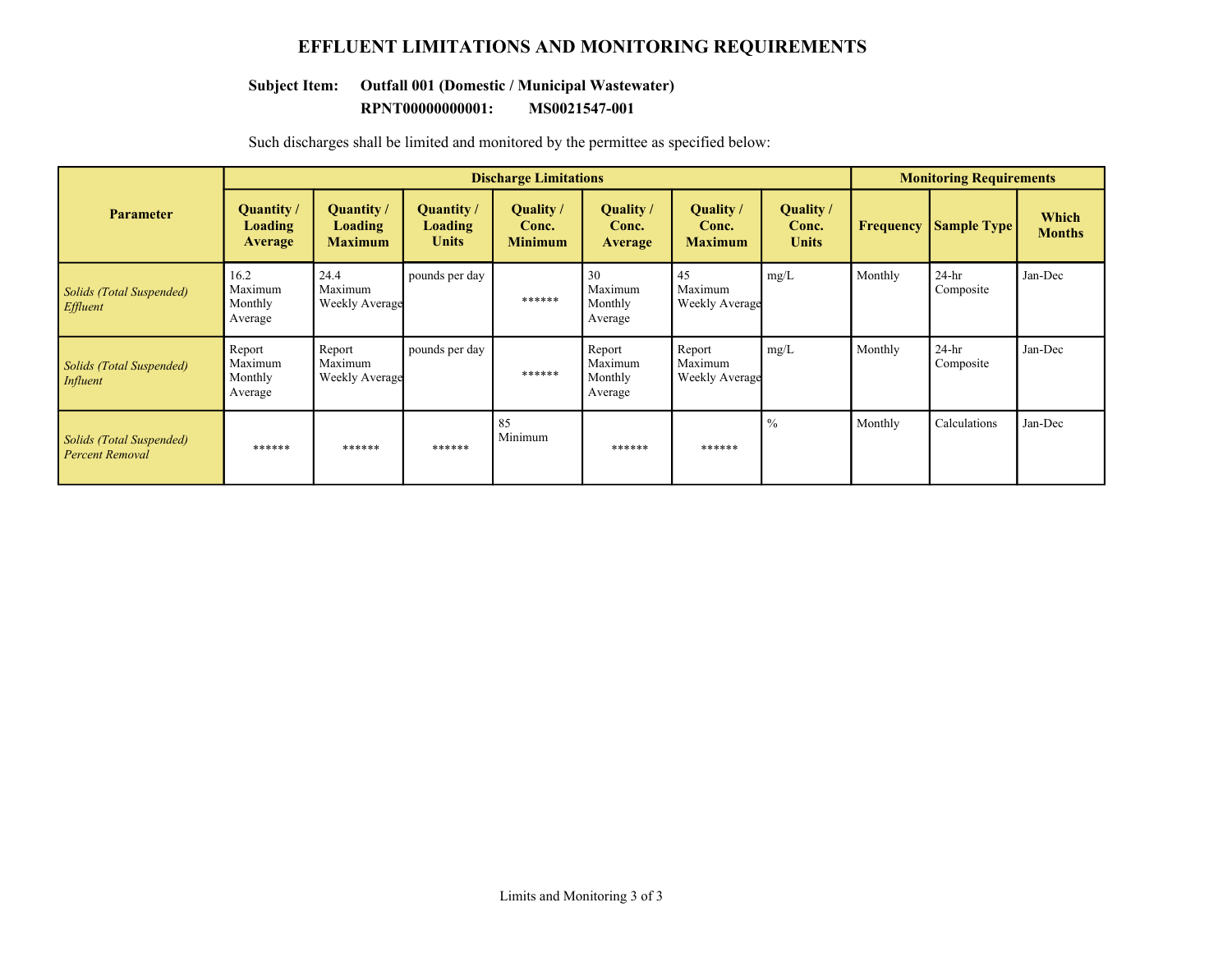Cary POTW Facility Requirements Permit Number: MS0021547 Activity ID No.:PER20220001

**AI0000013058 (MS0021547) :**

### **Limitation Requirements:**

Condition No. Parameter Condition L-1 There shall be no discharge of floating solids or visible foam in other than trace amounts. [11 Miss. Admin. Code Pt. 6, R.  $2.2.A(2).$ ] L-2 The effluent shall not cause an accumulation of solids or sewage sludges in the receiving stream. [11 Miss. Admin. Code Pt. 6, R. 2.2.A(2).] L-3 The discharges shall not cause the occurrence of a visible sheen on the surface of the receiving waters. [11 Miss. Admin. Code Pt. 6, R. 2.2.A(2).] L-4 Samples taken in compliance with the monitoring requirements specified in this permit shall be taken at the nearest accessible point after final treatment but prior to mixing with the receiving stream or as otherwise specified in this permit. [11 Miss. Admin. Code Pt. 6, R. 1.1.4.A(28).]

## **Record-Keeping Requirements:**

| Condition<br>No. | Condition                                                                                                                                                                             |
|------------------|---------------------------------------------------------------------------------------------------------------------------------------------------------------------------------------|
| $R-1$            | Recording of Results                                                                                                                                                                  |
|                  | For each measurement or sample taken pursuant to the requirements of this permit, the permittee shall maintain records of all information obtained from such<br>monitoring including: |
|                  | (1) The exact place, date, and time of sampling;                                                                                                                                      |
|                  | (2) The dates the analyses were performed;                                                                                                                                            |
|                  | $(3)$ The person $(s)$ who performed the analyses;                                                                                                                                    |
|                  | (4) The analytical techniques, procedures or methods used; and                                                                                                                        |
|                  | (5) The results of all required analyses. $[11 \text{ Miss. } \text{Admin. } \text{Code Pt. } 6, \text{R. } 1.1.4 \text{A}(29)(a).]$                                                  |

Page 1 of 21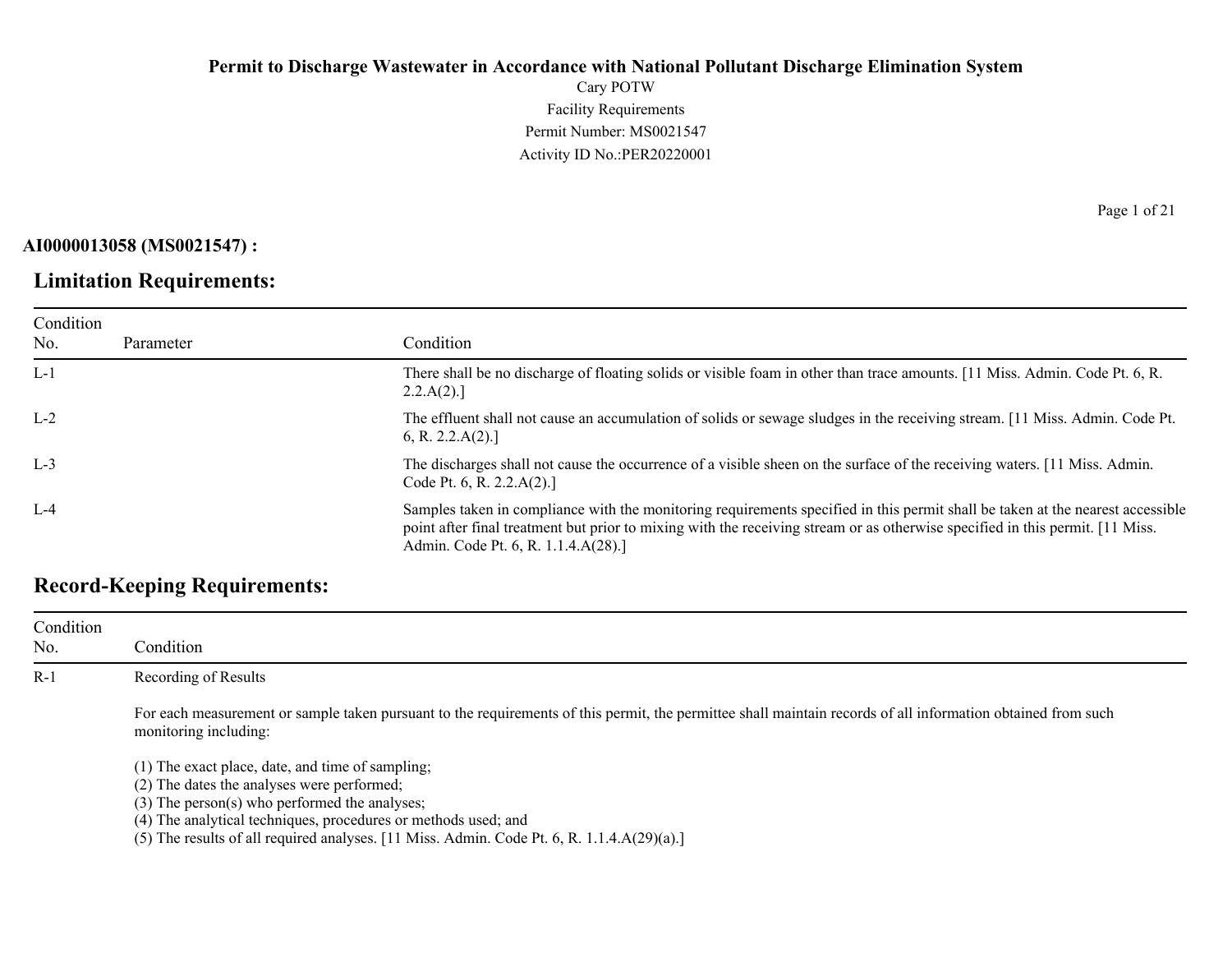Cary POTW Facility Requirements Permit Number: MS0021547 Activity ID No.:PER20220001

### **AI0000013058 (MS0021547) :**

### **Submittal/Action Requirements:**

| Condition<br>No. | Condition                                                                                                                                                                                                                                                                                                                                                                                                                                                                                                                                                                                                                                                                                                                                                                                                                                                                                                                                                                                                                                                                                                                                                                                                                                                                                                                                                                                                                                                                                                                                                                                                            |
|------------------|----------------------------------------------------------------------------------------------------------------------------------------------------------------------------------------------------------------------------------------------------------------------------------------------------------------------------------------------------------------------------------------------------------------------------------------------------------------------------------------------------------------------------------------------------------------------------------------------------------------------------------------------------------------------------------------------------------------------------------------------------------------------------------------------------------------------------------------------------------------------------------------------------------------------------------------------------------------------------------------------------------------------------------------------------------------------------------------------------------------------------------------------------------------------------------------------------------------------------------------------------------------------------------------------------------------------------------------------------------------------------------------------------------------------------------------------------------------------------------------------------------------------------------------------------------------------------------------------------------------------|
| $S-1$            | Sludge Management Requirements.                                                                                                                                                                                                                                                                                                                                                                                                                                                                                                                                                                                                                                                                                                                                                                                                                                                                                                                                                                                                                                                                                                                                                                                                                                                                                                                                                                                                                                                                                                                                                                                      |
|                  | (1) General Compliance: The permittee shall comply with all existing Federal and State laws and regulations that apply to its sewage sludge use and disposal practice(s),<br>with the Mississippi Nonhazardous Waste Management Regulations and with the CWA Section 405(d) technical standards when promulgated.<br>(2) Reopener: If an applicable "acceptable management practice" or numerical limitation for pollutants in sewage sludge promulgated under Section 405(d)(2) of the<br>Clean Water Act, as amended by the Water Quality Act of 1987, is more stringent than the sludge pollutant limit or acceptable managment practice in this permit, or<br>controls a pollutant to conform to the requirements promulgated under Section $405(d)(2)$ . The permittee shall comply with the limitations by no later than the compiance<br>deadline specified in the applicable regulations as required by Section $405(d)(2)(D)$ of the Clean Water Act.<br>(3) Notice of Change in Sludge Disposal Practice: The permittee shall give prior notice to the Director of any change(s) planned in the permittee's sludge use or disposal<br>practice.<br>(4) Cause for Modification: 40 CFR $122.62(a)(1)$ provides that the following is a cause for modification but not revocation and reissuance of permits except when the<br>permittee requests or agrees.<br>$\mathcal{L}$ . A homelouse These we model is a short change of a shifted to the constructed $\mathcal{L}$ of the constructed $\mathcal{L}$ . A short computed is a small form of the following the state of the state of the state of the s |

(5) Alterations: There are material and substantial changes or additions to the permitted facility or activity which occurred after permit issuance which justify the application of permit conditions that are different or absent in the existing permit. [11 Miss. Admin. Code Pt. 6, Ch. 1, Subch. 1.]

Page 2 of 21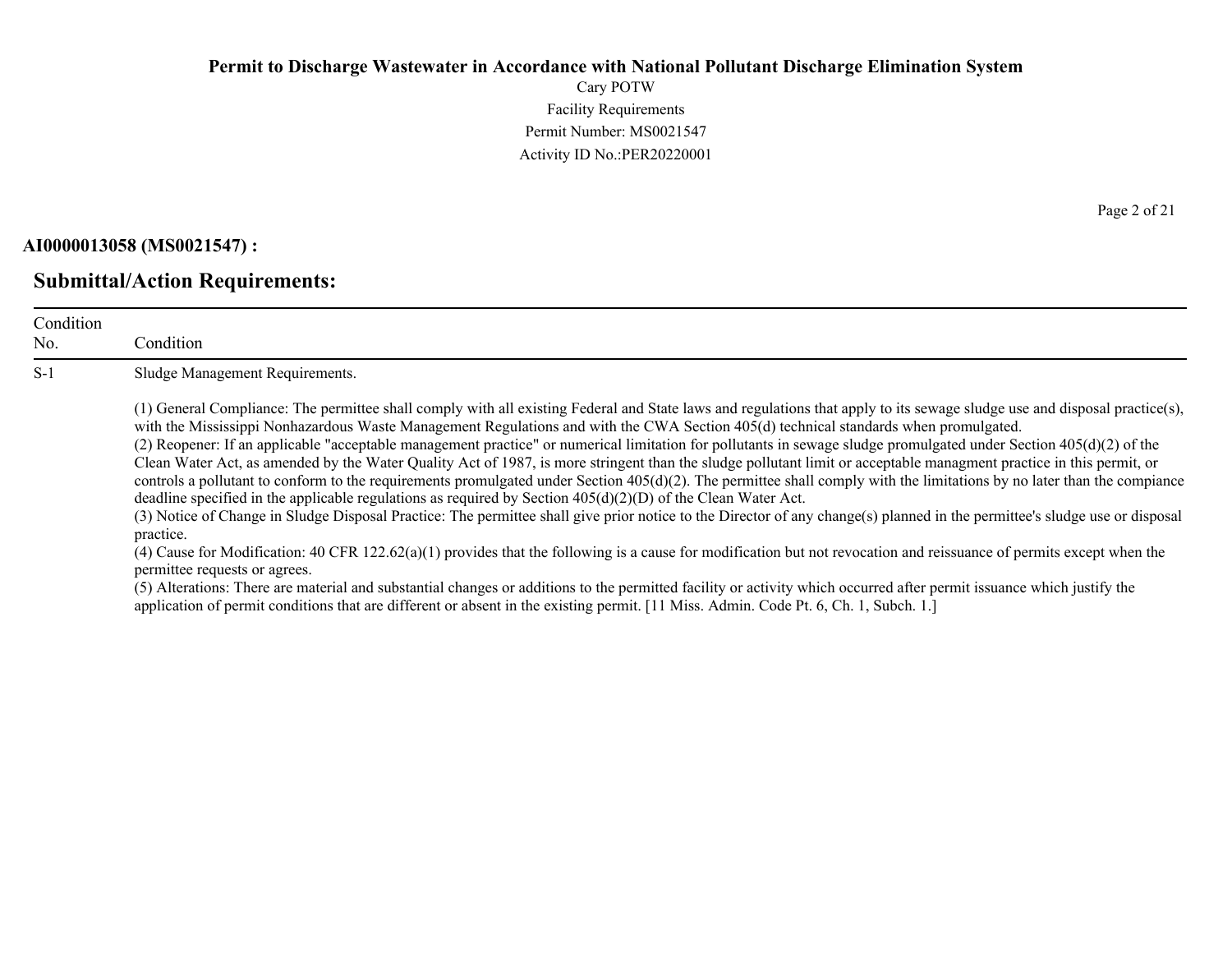Cary POTW Facility Requirements Permit Number: MS0021547 Activity ID No.:PER20220001

#### **AI0000013058 (MS0021547) :**

### **Submittal/Action Requirements:**

Condition Condition S-2 Pretreatment Requirements. (1) This permit shall be modified, or alternately revoked and reissued by a date to be determined to incorporate and approved municipal pretreatment program as required under Section 402(b)(8) of the Federal Water Pollution Control Act and implementing regulations or by the requirements of the approved State pretreatment program, as appropriate. (2) Effluent limitations from this discharge are listed in the Effluent Limitations section of this permit. If it becomes apparent that other pollutants attributable to inputs from major contributing industries using the municipal system are also present in the permittee's discharge, this permit may be revised to specify effluent limitations for any or all of such other pollutants in accordance with best practicable technology or water quality standards. (3) Under no circumstances shall the permittee allow introduction of the following wastes or pollutants into the waste treatment system. (a) Pollutants which create a fire or explosion hazard in the treatment works; (b) Pollutants which will cause corrosive structural damage to treatment works; but in no case discharges with a pH designed lower than 5.0, unless the works are specifically designed to accomodate such discharges; (c) Solids or viscous substances in amounts which cause obstructions to the flow in sewer or interference with the proper operation of the treatment works; (d) Wastewaters at a flow rate and/or pollutant discharge rate which is excessive over relatively short time periods so as to cause a loss of treatment efficiency; (e) Heat in amounts which will inhibit biological activity in the treatment works resulting in interference, but in no case heat in such quantities that the temperature of the influent exceeds 40 degrees Celsius (104 degrees Fahrenheit), unless approval for alternate limits has been granted by the Permit Board. [11 Miss. Admin. Code Pt. 6, Ch. 1, Subch. 1.]

S-3 Reporting

No.

Monitoring results obtained during the previous reporting period shall be summarized and reported on a Discharge Monitoring Report (DMR). DMR data must be submitted submitted electronically using the MDEQ NetDMR system NO LATER THAT THE 28TH DAY OF THE MONTH FOLLOWING THE COMPLETED REPORTING PERIOD.

DMRs and all other reports required herein, shall be signed in accordance with 11 Miss. Admin. Code Pt. 6, R. 1.1.4.A(15)(c)(1). of the Mississippi Wastewater Regulations. [11 Miss. Admin. Code Pt. 6, R. 1.1.4.A(15)c(1)., 40 CFR 122.21(1)(4)(i)]

Page 3 of 21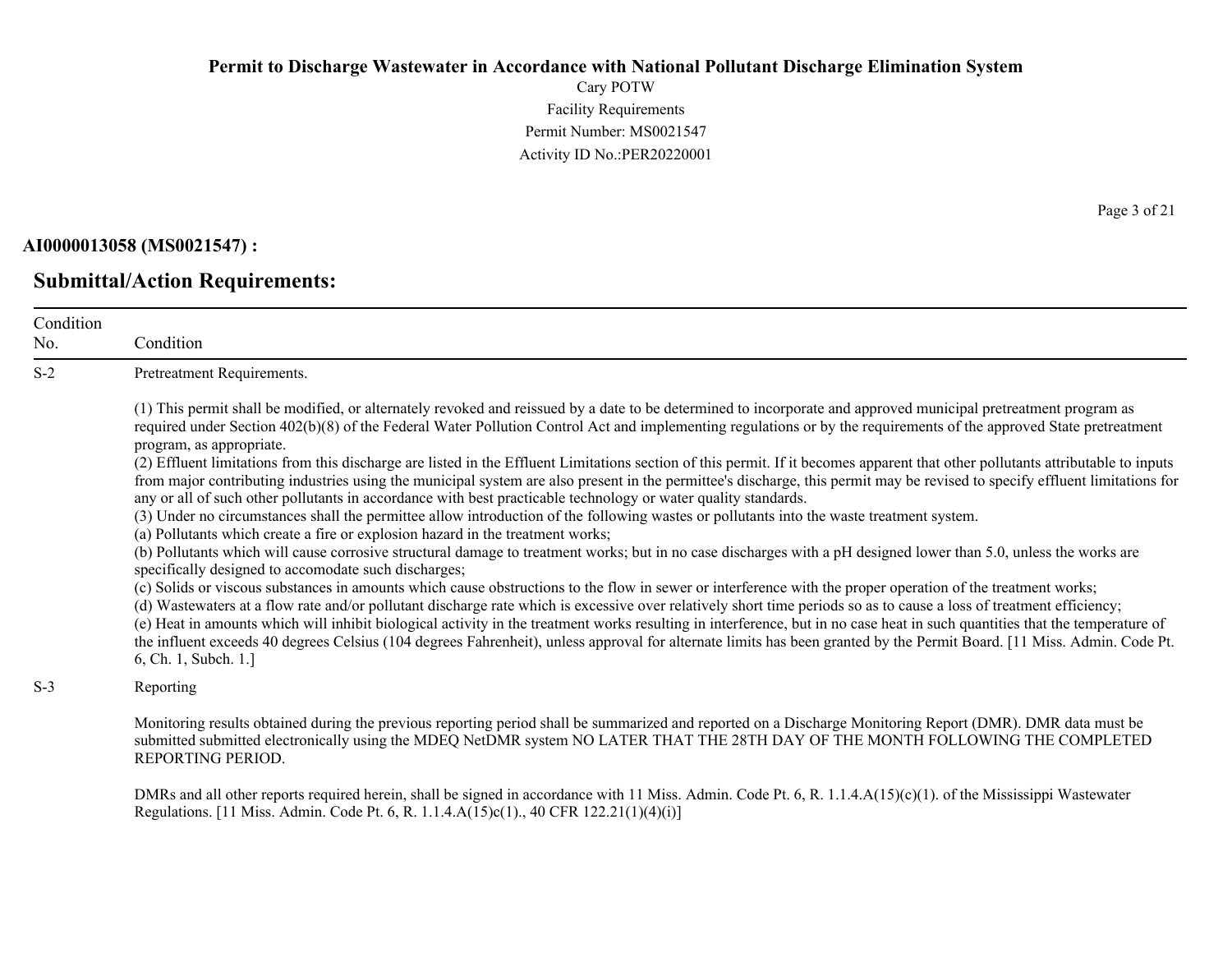Cary POTW Facility Requirements Permit Number: MS0021547 Activity ID No.:PER20220001

#### **AI0000013058 (MS0021547) :**

### **Submittal/Action Requirements:**

Condition No. Condition S-4 Noncompliance Notification - Twenty-Four Hour Reporting (1) The permittee shall report any noncompliance which may endanger health or the environment. Any information shall be provided orally within 24 hours from the time the permittee becomes aware of the circumstances. A written submission shall also be provided within 5 days of the time the permittee becomes aware of the circumstances. The written submission shall contain a description of the noncompliance and its cause; the period of noncompliance, including exact dates and times, and if the noncompliance has not been corrected, the anticipated time it is expected to continue; and steps taken or planned to reduce, eliminate, and/or prevent recurrence of the noncompliance. (2) The following shall be included as information which must be reported within 24 hours under this paragraph. (i) Any unanticipated bypass which exceeds any effluent limitation in the permit. (ii) Any upset which exceeds any effluent limitation in the permit. (iii) Violation of a maximum daily discharge limitation for any of the pollutants listed by the Permit Board in the permit to be reported within 24 hours. (iv) The Executive Director may waive the written report on a case-by-case basis for reports under paragraph (1) of this section if the oral report has been received within 24 hours. The Executive Director may waive the written report on a case-by-case basis for reports under paragraph (1) of this section if the oral report has been received within 24 hours. All reports required by this condition which are submitted after December 20, 2025, shall be submitted by the permittee electronically as instructed by MDEQ. [11 Miss.] Admin. Code Pt. 6, R. 1.1.4.A(29)(e)., 40 CFR 122.41.(1)(6)] S-5 Noncompliance Notification - Other Noncompliance The permittee shall report all instances of noncompliance not reported under the twenty-four hour reporting requirements, at the time monitoring reports are submitted or within 30 days from the end of the month in which the noncompliance occurs. The reports shall contain the same information as is required under the twenty-four hour reporting requirements contained in this permit.

All reports required by this condition which are submitted after December 20, 2025, shall be submitted by the permittee electronically as instructed by MDEQ. [11 Miss.] Admin. Code Pt. 6, R. 1.1.4.A(29)(f)., 40 CFR 122.41.(1)(7)]

Page 4 of 21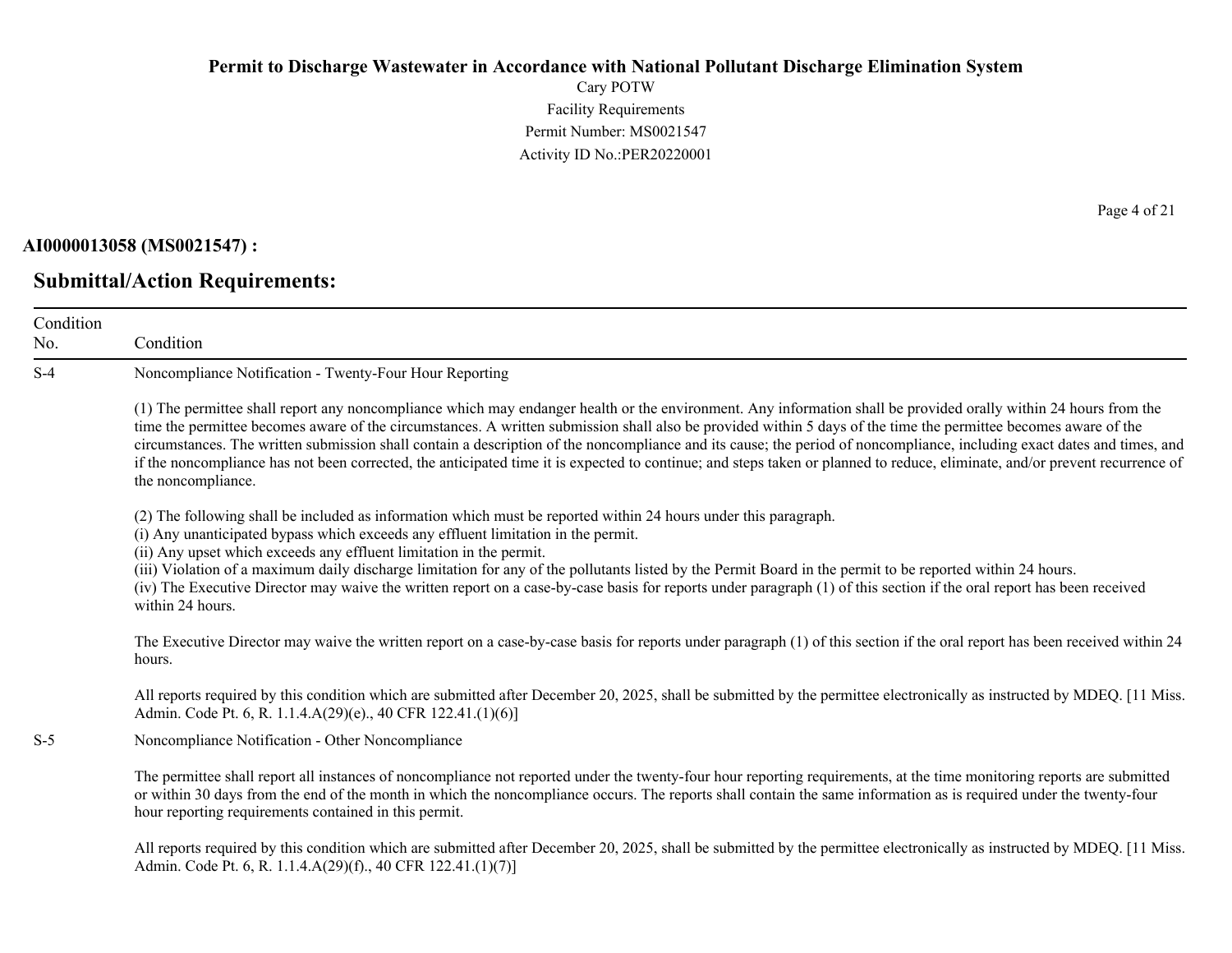Cary POTW Facility Requirements Permit Number: MS0021547 Activity ID No.:PER20220001

### **AI0000013058 (MS0021547) :**

### **Submittal/Action Requirements:**

Page 5 of 21

| Condition<br>No. | Condition                                                                                                                                                                                                                                                                                                                                                                                                                         |
|------------------|-----------------------------------------------------------------------------------------------------------------------------------------------------------------------------------------------------------------------------------------------------------------------------------------------------------------------------------------------------------------------------------------------------------------------------------|
| $S-6$            | Noncompliance Notification - Other Information                                                                                                                                                                                                                                                                                                                                                                                    |
|                  | Where the permittee becomes aware that it failed to submit any relevant facts in a permit application, or submitted incorrect information in a permit application or in any<br>report to the Permit Board, it shall promptly submit such facts or information. [11 Miss. Admin. Code Pt. 6, R. 1.1.4. $A(29)(g)$ .]                                                                                                               |
| $S-7$            | Bypassing -Notice                                                                                                                                                                                                                                                                                                                                                                                                                 |
|                  | Anticipated bypass-<br>If the permittee knows in advance of the need for a bypass, it shall submit prior notice, if possible at least ten days before the date of the bypass.                                                                                                                                                                                                                                                     |
|                  | Unanticipated bypass-<br>The permittee shall submit notice of an unanticipated bypass as required by the twenty-four hour reporting requirements set forth in this permit.                                                                                                                                                                                                                                                        |
|                  | All reports required by this condition which are submitted after December 20, 2025, shall be submitted by the permittee electronically as instructed by MDEQ. [40 CFR<br>122.41(m)(3)(i, ii)                                                                                                                                                                                                                                      |
| $S-8$            | <b>Expiration of Permit</b>                                                                                                                                                                                                                                                                                                                                                                                                       |
|                  | At least 180 days prior to the expiration date of this permit pursuant to the State law and regulation, the permittee who wishes to continue to operate under this permit<br>shall submit an application to the Permit Board for reissuance. The Permit Board may grant permission to submit an application later than this, but no later than the<br>expiration date of the permit. [11 Miss. Admin. Code Pt. 6, R. 1.1.5.B(1).] |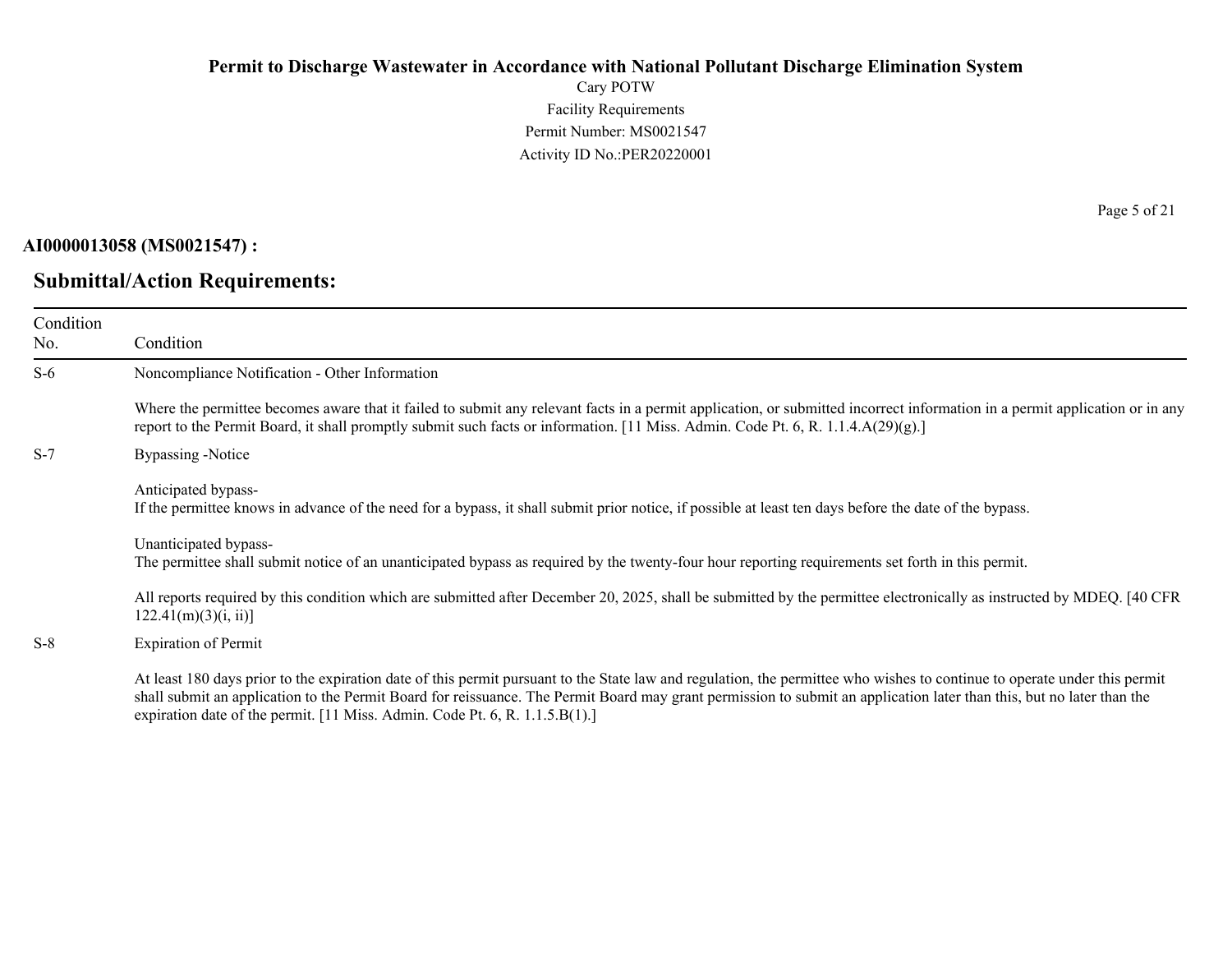Cary POTW Facility Requirements Permit Number: MS0021547 Activity ID No.:PER20220001

### **AI0000013058 (MS0021547) :**

# **Narrative Requirements:**

## **Definitions:**

| Condition<br>No. | Condition                                                                                                                                                                                                                                                                                                                                                                                                                                                                                                                                                                                   |
|------------------|---------------------------------------------------------------------------------------------------------------------------------------------------------------------------------------------------------------------------------------------------------------------------------------------------------------------------------------------------------------------------------------------------------------------------------------------------------------------------------------------------------------------------------------------------------------------------------------------|
| $T-1$            | Definitions: General                                                                                                                                                                                                                                                                                                                                                                                                                                                                                                                                                                        |
|                  | The permittee shall refer to 11 Miss. Admin. Code Pt. 6, R. 1.1.1.A for definitions of any permit term not specified in this permit. [11 Miss. Admin. Code Pt. 6, R.<br>1.1.1.A.]                                                                                                                                                                                                                                                                                                                                                                                                           |
| $T-2$            | Definitions: Monthly Average                                                                                                                                                                                                                                                                                                                                                                                                                                                                                                                                                                |
|                  | "Monthly Average" means the average of "daily discharges" over a calendar month, calculated as the sum of all "daily discharges" measured during a calendar month<br>divided by the number of "daily discharges" measured during the month. The monthly average for E coli bacteria is the geometric mean of "daily discharges" measured<br>during the calendar month. In computing the geometric mean for E coli bacteria, the value one (1) shall be substituted for sample results of zero. [11 Miss. Admin. Code<br>Pt. 6, R. 1.1.1. $A(44)$ .]                                         |
| $T-3$            | Definitions: Daily Discharge                                                                                                                                                                                                                                                                                                                                                                                                                                                                                                                                                                |
|                  | "Daily discharge" means the "discharge of a pollutant" measured during a calendar day or any 24-hour period that reasonably represents the calendar day for purposes of<br>sampling. For pollutants with limitations expressed in units of mass, the "daily discharge" is calculated as the total mass of the pollutant discharged over the day. For<br>pollutants with limitations expressed in other units of measurements, the "daily average" is calculated as the average measurement of the discharge of the pollutant over<br>the day. [11 Miss. Admin. Code Pt. 6, R. 1.1.1.A(15).] |
| $T-4$            | Definitions: Daily Maximum                                                                                                                                                                                                                                                                                                                                                                                                                                                                                                                                                                  |
|                  | "Daily maximum" means the highest "daily discharge" over a calendar month. [11 Miss. Admin. Code Pt. 6, R. 1.1.1.A(16).]                                                                                                                                                                                                                                                                                                                                                                                                                                                                    |
| $T-5$            | Definitions: Toxic Pollutants                                                                                                                                                                                                                                                                                                                                                                                                                                                                                                                                                               |
|                  | "Toxic pollutants" means any pollutant listed as toxic under Section $307(a)(1)$ or, in the case of "sludge use or disposal practices", any pollutant identified in regulations<br>implementing Section 405(d) of the Clean Water Act. [11 Miss. Admin. Code Pt. 6, R. 1.1.1.A(71).]                                                                                                                                                                                                                                                                                                        |

Page 6 of 21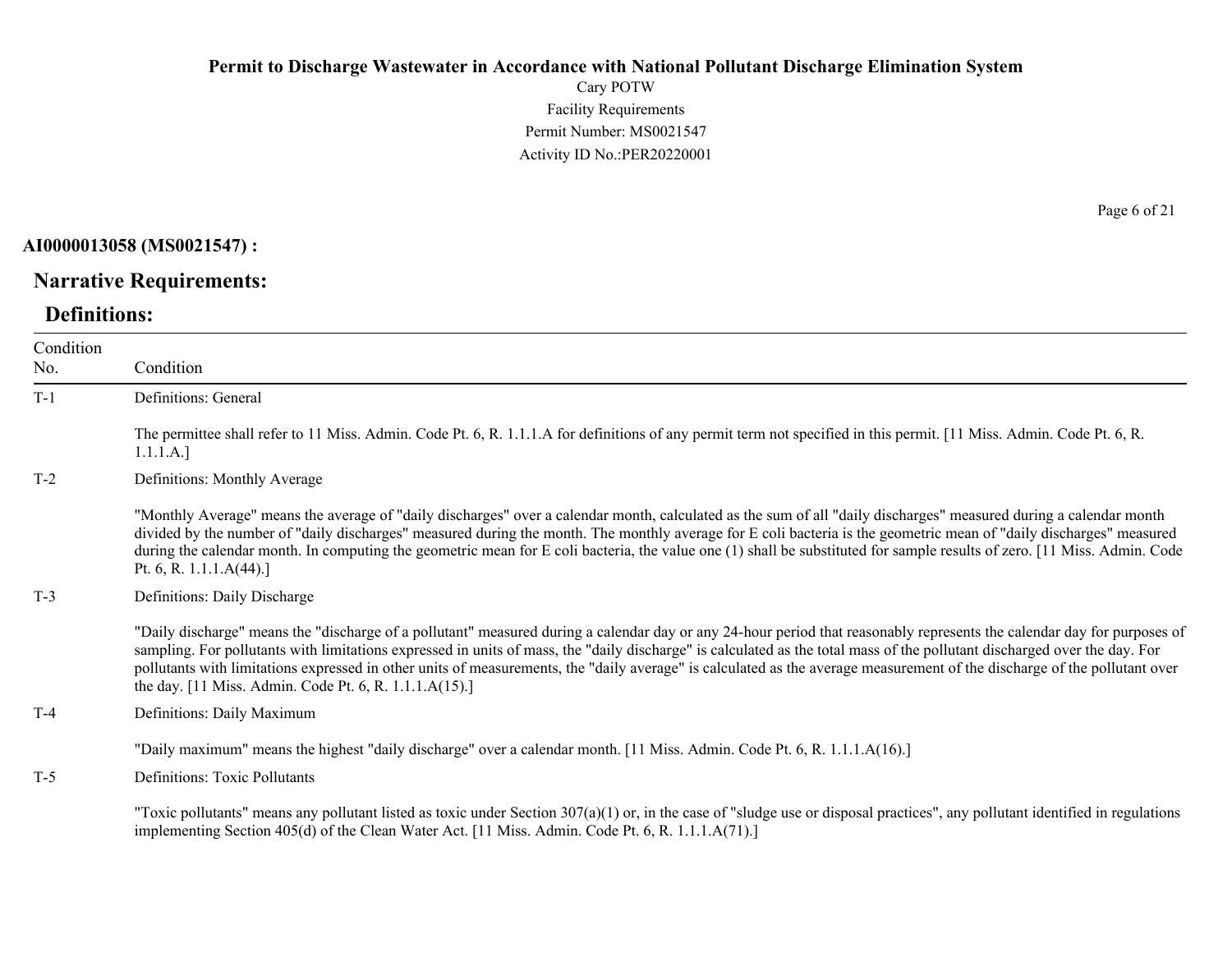Cary POTW Facility Requirements Permit Number: MS0021547 Activity ID No.:PER20220001

### **AI0000013058 (MS0021547) :**

### **Narrative Requirements:**

Page 7 of 21

| Condition<br>No. | Condition                                                                                                                                                                                                                                                                                                                                                                                                                                                                                                                                                                                                                                                    |
|------------------|--------------------------------------------------------------------------------------------------------------------------------------------------------------------------------------------------------------------------------------------------------------------------------------------------------------------------------------------------------------------------------------------------------------------------------------------------------------------------------------------------------------------------------------------------------------------------------------------------------------------------------------------------------------|
| $T-6$            | Definitions: Maximum Weekly Average                                                                                                                                                                                                                                                                                                                                                                                                                                                                                                                                                                                                                          |
|                  | Maximum Weekly Average means the highest "weekly average" over a monitoring period. [40 CFR 122]                                                                                                                                                                                                                                                                                                                                                                                                                                                                                                                                                             |
| $T-7$            | Definitions: Hazardous Substances                                                                                                                                                                                                                                                                                                                                                                                                                                                                                                                                                                                                                            |
|                  | "Hazardous substances" are defined in 40 CFR 116.4. [40 CFR 116.4]                                                                                                                                                                                                                                                                                                                                                                                                                                                                                                                                                                                           |
| $T-8$            | Definitions: Quarterly Average                                                                                                                                                                                                                                                                                                                                                                                                                                                                                                                                                                                                                               |
|                  | "Quarterly Average" means the average of "daily discharges" over a three month period, calculated as the sum of all "daily discharges" measured during the quarter<br>divided by the number of "daily discharges" measured during the quarter. The quarterly average for E coli bacteria is the geometric mean of "daily discharges" measured<br>during the quarter. In computing the geometric mean for E coli bacteria, the value one (1) shall be substituted for sample results of zero. [11 Miss. Admin. Code Pt. 6, R.<br>1.1.1.A(61).                                                                                                                 |
| $T-9$            | Definitions: Weekly Average                                                                                                                                                                                                                                                                                                                                                                                                                                                                                                                                                                                                                                  |
|                  | "Weekly average" means the average of "daily discharges" over a calendar week, calculated as the sum of all "daily discharges" measured during a calendar week<br>divided by the number of "daily discharges" measured during that week. The weekly average for E coli bacteria is the geometric mean of all "daily discharges" measured<br>in a calendar week. In computing the geometric mean for E coli bacteria, one (1) shall be substituted for sample results of zero. For self-monitoring purposes, the value<br>to be reported is the single highest weekly average computed during a calendar month. [11 Miss. Admin. Code Pt. 6, R. 1.1.1.A(86).] |
| $T-10$           | Definitions: Quarterly Maximum                                                                                                                                                                                                                                                                                                                                                                                                                                                                                                                                                                                                                               |
|                  | "Quarterly Maximum" means the highest "daily discharge" measured over a three-month period. [11 Miss. Admin. Code Pt. 6, R.1.1.1.A(62).]                                                                                                                                                                                                                                                                                                                                                                                                                                                                                                                     |
| $T-11$           | Definitions: Maximum Monthly Average                                                                                                                                                                                                                                                                                                                                                                                                                                                                                                                                                                                                                         |
|                  | Maximum Monthly Average means the highest "monthly average" over a monitoring period. [40 CFR 122]                                                                                                                                                                                                                                                                                                                                                                                                                                                                                                                                                           |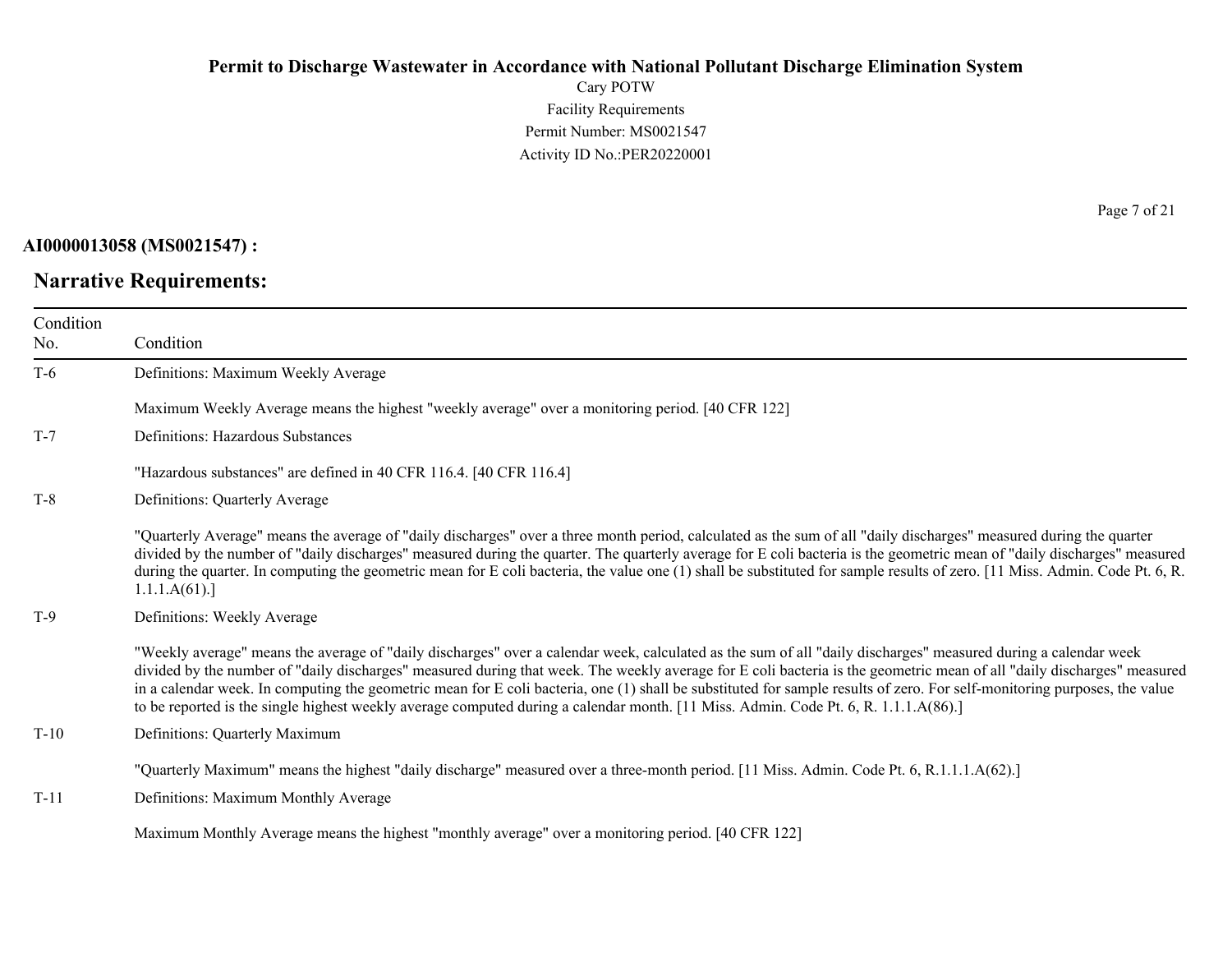Cary POTW Facility Requirements Permit Number: MS0021547 Activity ID No.:PER20220001

### **AI0000013058 (MS0021547) :**

# **Narrative Requirements:**

Page 8 of 21

| Condition |                                                                                                                                                                                                                                                                                                                                                                                                                                                                                                                                           |
|-----------|-------------------------------------------------------------------------------------------------------------------------------------------------------------------------------------------------------------------------------------------------------------------------------------------------------------------------------------------------------------------------------------------------------------------------------------------------------------------------------------------------------------------------------------------|
| No.       | Condition                                                                                                                                                                                                                                                                                                                                                                                                                                                                                                                                 |
| $T-12$    | Definitions: Yearly Average                                                                                                                                                                                                                                                                                                                                                                                                                                                                                                               |
|           | "Yearly Average" means the average of "daily discharges" over a calendar year, calculated as the sum of all "daily discharges" measured during the calendar year divided<br>by the number of "daily discharges" measured during the calendar year. The yearly average for E coli bacteria is the geometric mean of "daily discharges" during the<br>calendar year. In computing the geometric mean for E coli bacteria, the value one (1) shall be substituted for sample results of zero. [11 Miss. Admin. Code Pt. 6,<br>R.1.1.1.A(87). |
| $T-13$    | Definitions: Yearly Maximum                                                                                                                                                                                                                                                                                                                                                                                                                                                                                                               |
|           | "Yearly Maximum" means the highest "daily discharge" measured over a calendar year. [11 Miss. Admin. Code Pt. 6, R. 1.1.1.A(88).]                                                                                                                                                                                                                                                                                                                                                                                                         |
| $T-14$    | Definitions:"Submitted" means the document is postmarked on or before the applicable deadline, except as otherwise specified. [11 Miss. Admin. Code Pt. 6, R. 1.1.1.A<br>(67).                                                                                                                                                                                                                                                                                                                                                            |
| Condition |                                                                                                                                                                                                                                                                                                                                                                                                                                                                                                                                           |
| No.       | Condition                                                                                                                                                                                                                                                                                                                                                                                                                                                                                                                                 |
| $T-15$    | The permittee shall achieve compliance with the effluent limitations specified for discharge in accordance with the following schedule: Upon Permit Issuance. [11 Miss.]<br>Admin. Code Pt. 6, R. 1.1.4.A(9).]                                                                                                                                                                                                                                                                                                                            |
| $T-16$    | No later than 10 days following the date of compliance specified by this permit, the permittee shall submit either a report of progress or, in the case of specific actions<br>being required by identified dates, a written notice of compliance or noncompliance. In the latter case, the notice shall include the cause of noncompliance, any remedial<br>actions taken, and the probability of meeting the next scheduled requirement. [11 Miss. Admin. Code Pt. 6, R. 1.1.4.A(10).]                                                  |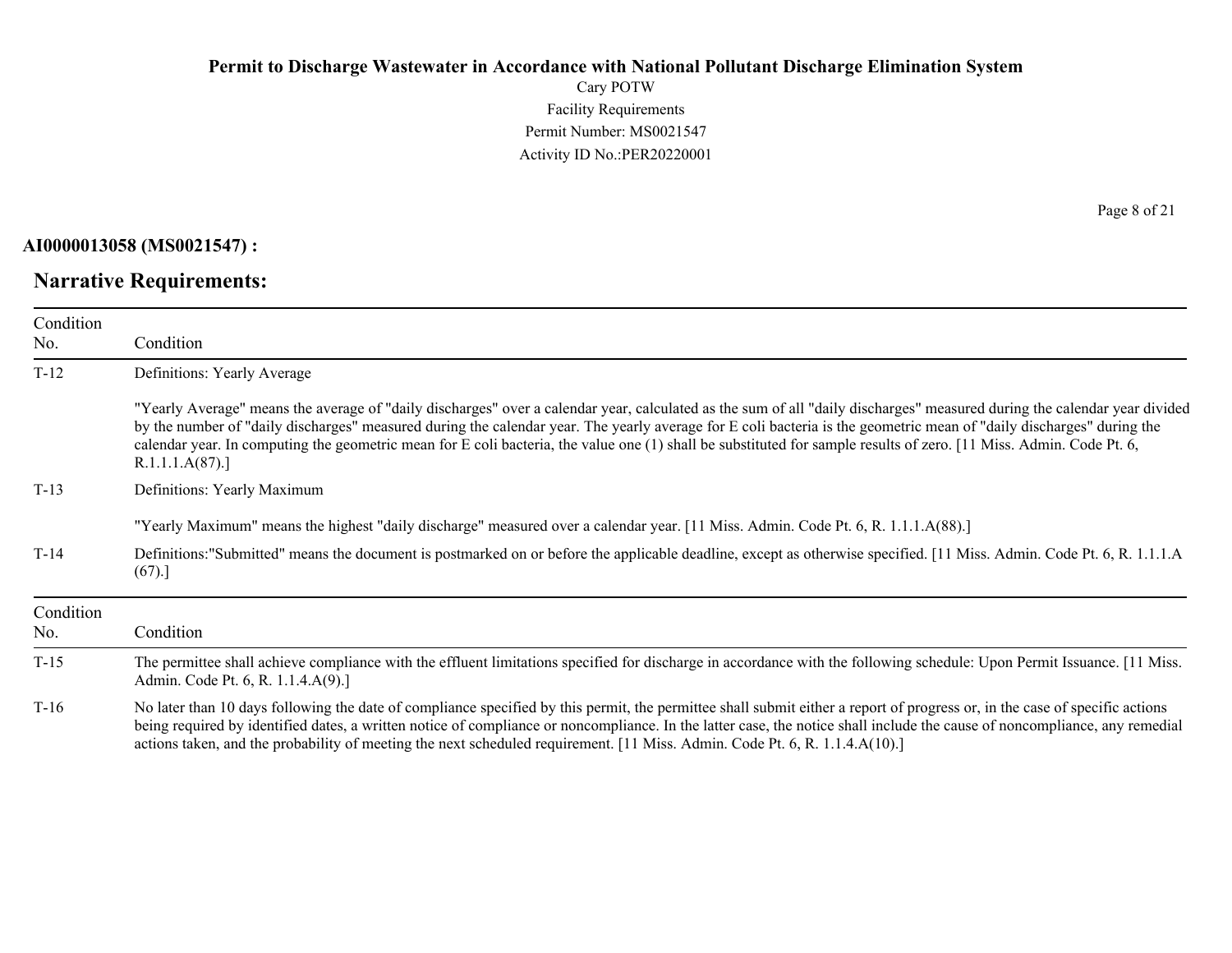Cary POTW Facility Requirements Permit Number: MS0021547 Activity ID No.:PER20220001

#### **AI0000013058 (MS0021547) :**

### **Narrative Requirements:**

Page 9 of 21

| Condition |                                                                                                                                                                                                                                                                                                                                                                                                                                                                                                                                                                                                                                                                                                                                                                                                                                                                                                                                                                                |
|-----------|--------------------------------------------------------------------------------------------------------------------------------------------------------------------------------------------------------------------------------------------------------------------------------------------------------------------------------------------------------------------------------------------------------------------------------------------------------------------------------------------------------------------------------------------------------------------------------------------------------------------------------------------------------------------------------------------------------------------------------------------------------------------------------------------------------------------------------------------------------------------------------------------------------------------------------------------------------------------------------|
| No.       | Condition                                                                                                                                                                                                                                                                                                                                                                                                                                                                                                                                                                                                                                                                                                                                                                                                                                                                                                                                                                      |
| $T-17$    | Change in Discharge                                                                                                                                                                                                                                                                                                                                                                                                                                                                                                                                                                                                                                                                                                                                                                                                                                                                                                                                                            |
|           | All discharges authorized herein shall be consistent with the terms and conditions of this permit. The discharge of any pollutant identified in this permit more frequently<br>than or at a level in excess of that authorized shall constitute a violation of the permit. Any anticipated facility expansions or treatment modifications which result in<br>new, different, or increased discharges of pollutants must be reported by submission of a new NPDES application. If such changes will not violate the effluent<br>limitations to the Mississippi Environmental Quality Permit Board, the permit may be modified to specify and limit any pollutants not previously limited. [11 Miss.]<br>Admin. Code Pt. 6, R. 1.1.4.A.]                                                                                                                                                                                                                                         |
| $T-18$    | Adverse Impacts                                                                                                                                                                                                                                                                                                                                                                                                                                                                                                                                                                                                                                                                                                                                                                                                                                                                                                                                                                |
|           | The permittee shall take all reasonable steps to minimize or prevent any discharge in violation of the permit that has a reasonable likelihood of adversely affecting<br>human health or the environment. [11 Miss. Admin. Code Pt. 6, R. 1.1.4.A(19).]                                                                                                                                                                                                                                                                                                                                                                                                                                                                                                                                                                                                                                                                                                                        |
| $T-19$    | The permittee shall provide written notification to the Mississippi Commission on Environmental Quality no later than thirty (30) days after the loss of the permittee's<br>certified operator. [11 Miss. Admin. Code Pt. 6, Ch. 1, Subch. 1.]                                                                                                                                                                                                                                                                                                                                                                                                                                                                                                                                                                                                                                                                                                                                 |
| $T-20$    | Representative Sampling                                                                                                                                                                                                                                                                                                                                                                                                                                                                                                                                                                                                                                                                                                                                                                                                                                                                                                                                                        |
|           | Samples and measurements taken as required herein shall be representative of the volume and nature of the monitored wastewater. [11 Miss. Admin. Code Pt. 6, R.<br>1.1.4.A(28)(e).                                                                                                                                                                                                                                                                                                                                                                                                                                                                                                                                                                                                                                                                                                                                                                                             |
| $T-21$    | Reporting                                                                                                                                                                                                                                                                                                                                                                                                                                                                                                                                                                                                                                                                                                                                                                                                                                                                                                                                                                      |
|           | If the results for a given sample analysis are such that any parameter (other than E coli) is not detected at or above the minimum level for the test method used, a value<br>of zero will be used for that sample in calculating an arithmetic mean value for the parameter. If the resulting calculated arithmetic mean value for that reporting period<br>is zero, the permittee shall report "NODI = B" on the DMR. For E coli, a value of 1.0 shall be used in calculating the geometric mean. If the resulting E coli mean value<br>is 1.0, the permittee shall report "NODI = B" on the DMR. For each quantitative sample value that is not detectable, the test method used and the minimum level for that<br>method for that parameter shall be attached to and submitted with the DMR. The permittee shall then be considered in compliance with the appropriate effluent<br>limitation and/or reporting requirement. [11 Miss. Admin. Code Pt. 6, Ch. 1, Subch. 2.] |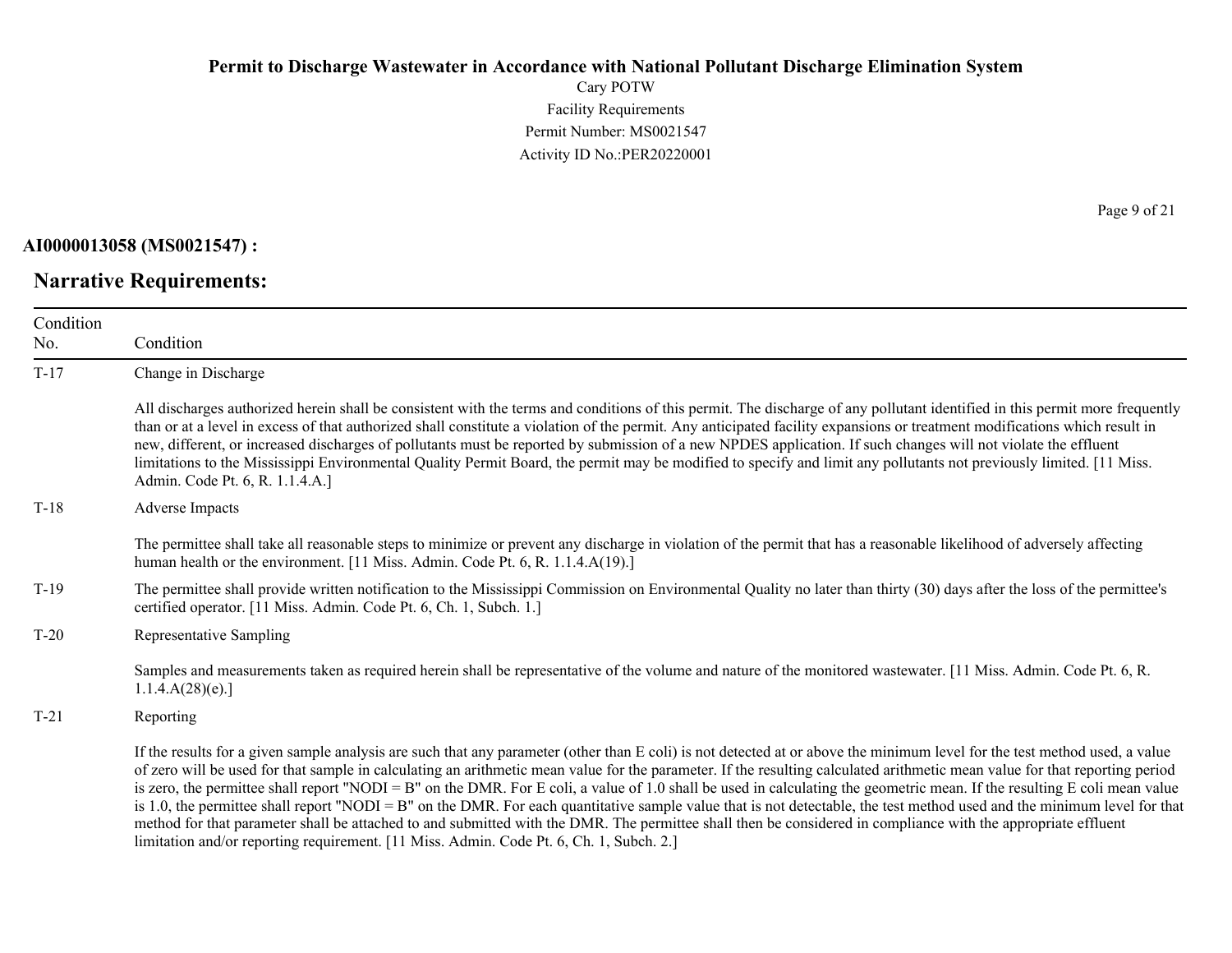Cary POTW Facility Requirements Permit Number: MS0021547 Activity ID No.:PER20220001

### **AI0000013058 (MS0021547) :**

### **Narrative Requirements:**

Page 10 of 21

| Condition |                                                                                                                                                                                                                                                                                                                                                                                                                                                                                                                                                                          |
|-----------|--------------------------------------------------------------------------------------------------------------------------------------------------------------------------------------------------------------------------------------------------------------------------------------------------------------------------------------------------------------------------------------------------------------------------------------------------------------------------------------------------------------------------------------------------------------------------|
| No.       | Condition                                                                                                                                                                                                                                                                                                                                                                                                                                                                                                                                                                |
| $T-22$    | Reporting                                                                                                                                                                                                                                                                                                                                                                                                                                                                                                                                                                |
|           | If the permittee monitors any pollutant as prescribed in the permit more frequently than required by the permit using test procedures approved under 40 CFR Part 136 or,<br>in the case of sludge use or disposal, approved under 40 CFR Part 136 unless otherwise specified in 40 CFR Part 503, or as specified in the permit, the results of this<br>monitoring shall be included in the calculation and reporting of the data submitted in the DMR or sludge reporting form specified by the Permit Board. [11 Miss. Admin.<br>Code Pt. 6, R. 1.1.4. $A(15)(c)(2)$ .] |
| $T-23$    | Reporting                                                                                                                                                                                                                                                                                                                                                                                                                                                                                                                                                                |
|           | Calculations for all limitations which require averaging of measurements shall utilize an arithmetic mean unless otherwise specified by the Permit Board in the permit.<br>[11 Miss. Admin. Code Pt. 6, R. 1.1.4.A(15)(c)(3).]                                                                                                                                                                                                                                                                                                                                           |
| $T-24$    | <b>Test Procedures</b>                                                                                                                                                                                                                                                                                                                                                                                                                                                                                                                                                   |
|           | Test procedures for the analysis of pollutants shall include those set forth in 40 CFR 136 or alternative procedures approved and/or promulgated by EPA. [11 Miss.<br>Admin. Code Pt. 6, R. 1.1.4.A(30).]                                                                                                                                                                                                                                                                                                                                                                |
| $T-25$    | Records Retention                                                                                                                                                                                                                                                                                                                                                                                                                                                                                                                                                        |
|           | All records and results of monitoring activities required by this permit, including calibration and maintenance records, shall be retained by the permittee for a minimum<br>of three (3) years, unless otherwise required or extended by the Permit Board, copies of which shall be furnished to the Department upon request. [11 Miss. Admin.<br>Code Pt. 6, R. 1.1.4.A(29)(a).]                                                                                                                                                                                       |
| $T-26$    | <b>Falsifying Reports</b>                                                                                                                                                                                                                                                                                                                                                                                                                                                                                                                                                |
|           | Any permittee who falsifies, tampers with, or knowingly renders inaccurate any monitoring device or method required by the Permit Board to be maintained as a<br>condition in a permit, or who alters or falsifies the results obtained by such devices or methods and/or any written report required by or in response to a permit condition,<br>shall be deemed to have violated a permit condition and shall be subject to the penalties provided for a violation of a permit condition pursuant to Section 49-17-43 of                                               |

the Code. [11 Miss. Admin. Code Pt. 6, R. 1.1.4.A(29)(d).]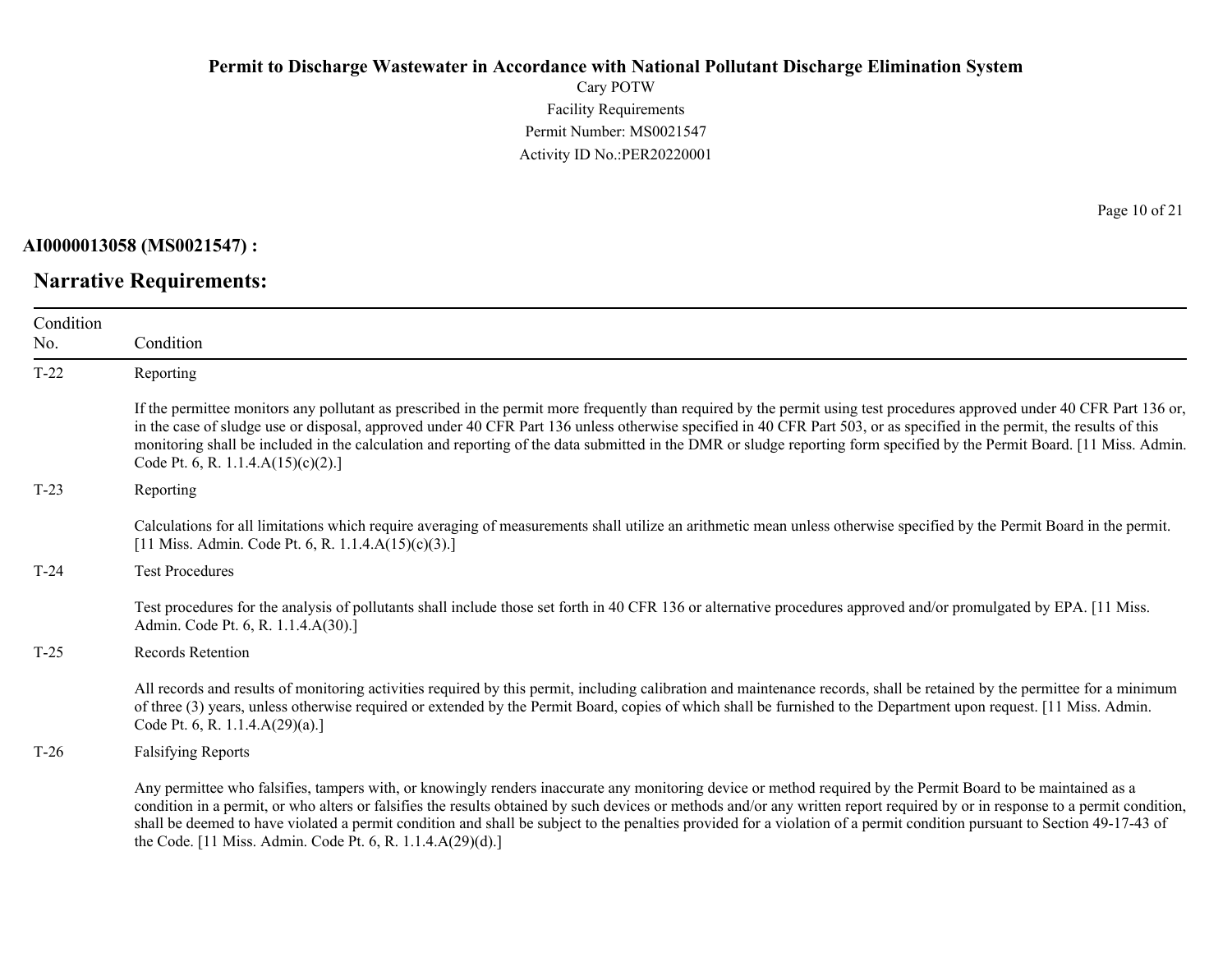Cary POTW Facility Requirements Permit Number: MS0021547 Activity ID No.:PER20220001

**AI0000013058 (MS0021547) :**

**Narrative Requirements:**

Page 11 of 21

| Condition<br>No. | Condition                                                                                                                                                                                                                                                                                                                                                                                                                                                                                                                                                                                                                                                                                                                                                                                                                                                                                                                 |
|------------------|---------------------------------------------------------------------------------------------------------------------------------------------------------------------------------------------------------------------------------------------------------------------------------------------------------------------------------------------------------------------------------------------------------------------------------------------------------------------------------------------------------------------------------------------------------------------------------------------------------------------------------------------------------------------------------------------------------------------------------------------------------------------------------------------------------------------------------------------------------------------------------------------------------------------------|
| $T-27$           | Duty to Comply                                                                                                                                                                                                                                                                                                                                                                                                                                                                                                                                                                                                                                                                                                                                                                                                                                                                                                            |
|                  | The permittee must comply with all conditions of this permit. Any permit noncompliance constitutes a violation of the Clean Water Act and is grounds for enforcement<br>action; for permit termination, revocation and reissuance, or modification; or denial of a permit renewal application. [11 Miss. Admin. Code Pt. 6, R. 1.1.4.A(2).]                                                                                                                                                                                                                                                                                                                                                                                                                                                                                                                                                                               |
| $T-28$           | Proper Operation, Maintenance and Replacement                                                                                                                                                                                                                                                                                                                                                                                                                                                                                                                                                                                                                                                                                                                                                                                                                                                                             |
|                  | The permittee shall at all times properly operate, maintain, and when necessary, promptly replace all facilities and systems of collection, treatment and control (and<br>related appurtenances) which are installed or used by the permittee to achieve compliance with the conditions of this permit. Proper operation and maintenance includes<br>adequate laboratory controls and appropriate quality assurance procedures. Proper replacement includes maintaining an adequate inventory of replacement equipment<br>and parts for prompt replacement when necessary to maintain continuous collection and treatment of wastewater. This provision requires the operation of back-up or<br>auxiliary facilities or similar systems that are installed by a permittee only when the operation is necessary to achieve compliance with the conditions of the permit. [11]<br>Miss. Admin. Code Pt. 6, R. 1.1.4.A(18).] |
| $T-29$           | Duty to Mitigate                                                                                                                                                                                                                                                                                                                                                                                                                                                                                                                                                                                                                                                                                                                                                                                                                                                                                                          |
|                  | The permittee shall take all reasonable steps to minimize or prevent any discharge or sludge use or disposal in violation of the permit that has a reasonable likelihood of<br>adversely affecting human health or the environment. [11 Miss. Admin. Code Pt. 6, R. 1.1.4.A(19).)]                                                                                                                                                                                                                                                                                                                                                                                                                                                                                                                                                                                                                                        |
| $T-30$           | <b>Bypassing</b>                                                                                                                                                                                                                                                                                                                                                                                                                                                                                                                                                                                                                                                                                                                                                                                                                                                                                                          |
|                  | The permittee shall comply with the terms and conditions regarding bypass found in 40 CFR 122.41(m). [40 CFR 122.41(m)]                                                                                                                                                                                                                                                                                                                                                                                                                                                                                                                                                                                                                                                                                                                                                                                                   |
| $T-31$           | Bypassing - Definitions                                                                                                                                                                                                                                                                                                                                                                                                                                                                                                                                                                                                                                                                                                                                                                                                                                                                                                   |
|                  | "Bypass" means the intentional diversion of waste streams from any portion of a treatment facility.                                                                                                                                                                                                                                                                                                                                                                                                                                                                                                                                                                                                                                                                                                                                                                                                                       |
|                  | "Severe property damage" means substantial physical damage to property, damage to the treatment facilities which causes them to become inoperable, or substantial and<br>permanent loss of natural resources which can reasonably be expected to occur in the absence of a bypass. Severe property damage does not mean economic loss caused<br>by delays in production. $[40 \text{ CFR } 122.41 \text{ (m)}]$                                                                                                                                                                                                                                                                                                                                                                                                                                                                                                           |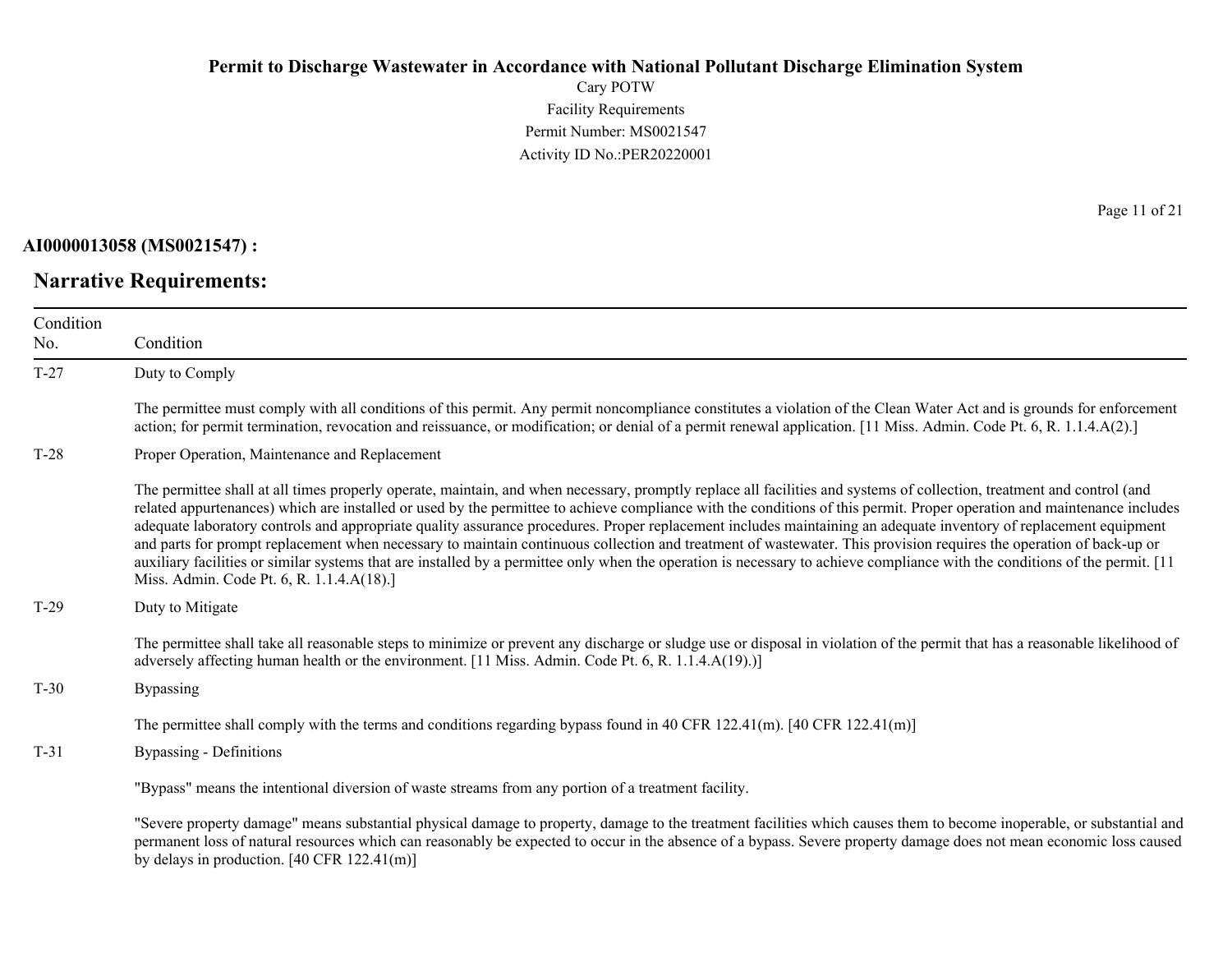Cary POTW Facility Requirements Permit Number: MS0021547 Activity ID No.:PER20220001

### **AI0000013058 (MS0021547) :**

# **Narrative Requirements:**

Page 12 of 21

| Condition<br>No. | Condition                                                                                                                                                                                                                                                                                                                                                                                                                                                                                                                                                                                                                                                                                                                                                                                                          |
|------------------|--------------------------------------------------------------------------------------------------------------------------------------------------------------------------------------------------------------------------------------------------------------------------------------------------------------------------------------------------------------------------------------------------------------------------------------------------------------------------------------------------------------------------------------------------------------------------------------------------------------------------------------------------------------------------------------------------------------------------------------------------------------------------------------------------------------------|
| $T-32$           | Bypassing - Bypass not exceeding limitations                                                                                                                                                                                                                                                                                                                                                                                                                                                                                                                                                                                                                                                                                                                                                                       |
|                  | The permittee may allow any bypass to occur which does not cause effluent limitations to be exceeded, but only if it also is for essential maintenance to assure efficient<br>operation. These bypasses are not subject to the notice and prohibition provisions of the bypass requirements in this permit. $[40 \text{ CFR } 122.41 \text{ (m)}]$                                                                                                                                                                                                                                                                                                                                                                                                                                                                 |
| $T-33$           | Bypassing-Prohibition of Bypass                                                                                                                                                                                                                                                                                                                                                                                                                                                                                                                                                                                                                                                                                                                                                                                    |
|                  | (1) Bypass is prohibited, and the Commission may take enforcement action against a permittee unless:<br>(i) Bypass was unavoidable to prevent loss of life, personal injury, or sever property damage.<br>(ii) There was no feasible alternatives to the bypass, such as the use of auxiliary treatment facilities, retention of untreated wastes, or maintenance during normal periods<br>of equipment downtime. This condition is not satisfied if adequate back-up equipment should have been installed in the exercise of reasonable engineering judgement to<br>prevent a bypass which occurred during normal periods of equipment downtime or preventative maintenance; and<br>(iii) The permittee submitted notices as required under the Twenty-Four Hour reporting requirements set forth in this permit. |
|                  | (2) The Commission may approve an anticipated bypass, after considering its adverse affects, if the Commission determines that it will meet the three conditions listed<br>above in paragraph $(1)$ of this permit condition. [40 CFR 122.41(m)]                                                                                                                                                                                                                                                                                                                                                                                                                                                                                                                                                                   |
| $T-34$           | Upsets                                                                                                                                                                                                                                                                                                                                                                                                                                                                                                                                                                                                                                                                                                                                                                                                             |
|                  | The permittee shall meet the conditions of 40 CFR 122.41(n) regarding "Upsets" and as in the upset requirements of this permit. [11 Miss. Admin. Code Pt. 6, R. 1.1.4.A<br>(27).                                                                                                                                                                                                                                                                                                                                                                                                                                                                                                                                                                                                                                   |
| $T-35$           | <b>Upsets-Definition</b>                                                                                                                                                                                                                                                                                                                                                                                                                                                                                                                                                                                                                                                                                                                                                                                           |
|                  | "Upset" means an exceptional incident in which there is unintentional and temporary noncompliance with technology based permit effluent limitations because of<br>factors beyond the reasonable control of the permittee. An upset does not include noncompliance to the extent caused by operational error, improperly designed<br>treatment facilities, inadequate treatment facilities, lack of preventive maintenance, or careless or improper operation. [11 Miss. Admin. Code Pt. 6, R. 1.1.4.A(27).]                                                                                                                                                                                                                                                                                                        |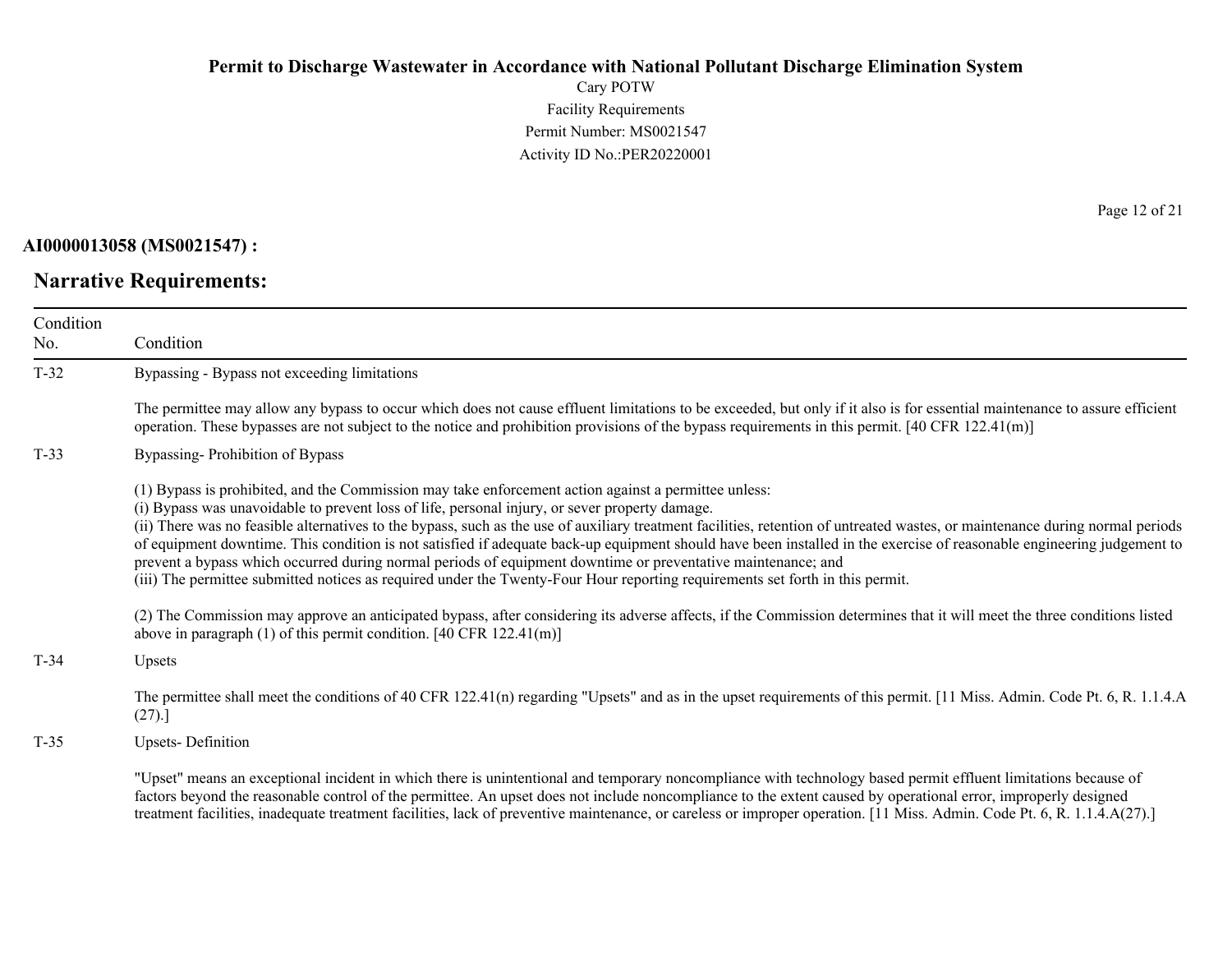Cary POTW Facility Requirements Permit Number: MS0021547 Activity ID No.:PER20220001

**AI0000013058 (MS0021547) :**

**Narrative Requirements:**

Page 13 of 21

| Condition<br>No. | Condition                                                                                                                                                                                                                                                                                                                                                                                                                                                                                                             |
|------------------|-----------------------------------------------------------------------------------------------------------------------------------------------------------------------------------------------------------------------------------------------------------------------------------------------------------------------------------------------------------------------------------------------------------------------------------------------------------------------------------------------------------------------|
| $T-36$           | Upsets - Effect of an Upset                                                                                                                                                                                                                                                                                                                                                                                                                                                                                           |
|                  | An upset constitutes an affirmative defense to an action brought for noncompliance with such technology based permit effluent limitations if the "conditions necessary<br>for demonstration of upset" requirements of this permit are met. Any determination made during administrative review of claims that noncompliance was caused by<br>upset, and before an action for noncompliance, shall not constitute final administrative action subject to judicial review. [11 Miss. Admin. Code Pt. 6, R.1.1.4.A(27).] |
| $T-37$           | Upsets - Conditions necessary for demonstration of upset                                                                                                                                                                                                                                                                                                                                                                                                                                                              |
|                  | A permittee who wishes to establish the affirmative defense of upset shall demonstrate, through properly signed contemporaneous operating logs, or other relevant<br>evidence that:                                                                                                                                                                                                                                                                                                                                   |
|                  | (1) An upset occurred and that the permittee can identify the cause(s) of the upset;<br>(2) The permitted facility was at the time being properly operated;<br>(3) The permittee submitted notice of the upset as required in 40 CFR $122.41(L)(6)(ii)(B)(24-hour notice of noncompliance)$ ; and<br>(4) The permittee complied with any remedial measures required under 40 CFR 122.41(d) (Duty to Mitigate). [11 Miss. Admin. Code Pt. 6, R.1.1.4.A(27).]                                                           |
| $T-38$           | Upsets - Burden of proof                                                                                                                                                                                                                                                                                                                                                                                                                                                                                              |
|                  | In any enforcement proceeding the permittee seeking to establish the occurrence of an upset has the burden of proof. [11 Miss. Admin. Code Pt. 6, R. 1.1.4.A(27).]                                                                                                                                                                                                                                                                                                                                                    |
| $T-39$           | <b>Removed Substances</b>                                                                                                                                                                                                                                                                                                                                                                                                                                                                                             |
|                  | Solids, sludges, filter backwash, or other residuals removed in the course of treatment or control of wastewater shall be disposed of in a manner such as to prevent such<br>materials from entering State waters and in a manner consistent with the Mississippi Solid Waste Disposal Act, the Federal Resource Conservation and Recovery Act,<br>and the Mississippi Water Pollution Control Act. [11 Miss. Admin. Code Pt. 6, R. 1.1.4.A(21).]                                                                     |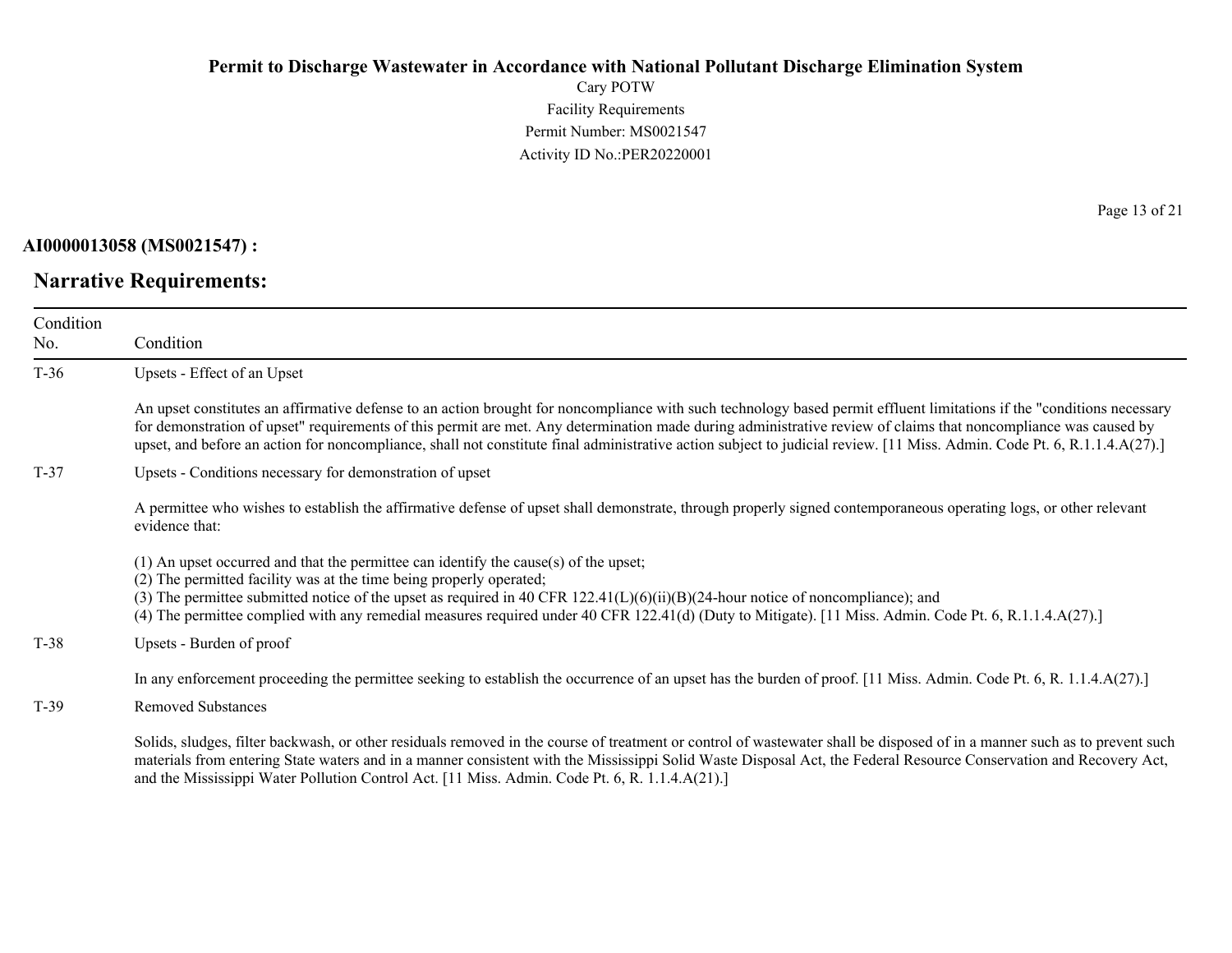Cary POTW Facility Requirements Permit Number: MS0021547 Activity ID No.:PER20220001

**AI0000013058 (MS0021547) :**

**Narrative Requirements:**

Page 14 of 21

| Condition<br>No. | Condition                                                                                                                                                                                                                                                                                                                                                                                                                                                                                                                                                                                                                                  |
|------------------|--------------------------------------------------------------------------------------------------------------------------------------------------------------------------------------------------------------------------------------------------------------------------------------------------------------------------------------------------------------------------------------------------------------------------------------------------------------------------------------------------------------------------------------------------------------------------------------------------------------------------------------------|
| $T-40$           | <b>Power Failures</b>                                                                                                                                                                                                                                                                                                                                                                                                                                                                                                                                                                                                                      |
|                  | If electric power is required, in order to maintain compliance with the conditions and prohibitions of the permit, the permittee shall either:                                                                                                                                                                                                                                                                                                                                                                                                                                                                                             |
|                  | (1) Provide an alternative power source to operate the wastewater control facilities; or, if such alternative power source is not in existence, and no date for its<br>implementation appears in the permit,<br>(2) Halt, reduce, or otherwise control production and/or all wastewater flows upon reduction, loss, or failure of the primary source of power to the wastewater control<br>facilities. [11 Miss. Admin. Code Pt. 6, R. 1.1.4.A(22).)]                                                                                                                                                                                      |
| $T-41$           | Inspection and Entry                                                                                                                                                                                                                                                                                                                                                                                                                                                                                                                                                                                                                       |
|                  | The permittee shall allow any authorized Commission representative to enter the permittee's premises at any reasonable time, to have access to and copy any applicable<br>records, to inspect process facilities, treatment works, monitoring methods or equipment or to take samples, as authorized by Section 49-17-21 of the Code. In the event<br>of investigation during an emergency response action, a reasonable time shall be any time of the day or night. Follow-up investigations subsequent to the conclusion of<br>the emergency event shall be conducted at reasonable times. [11 Miss. Admin. Code Pt. 6, R. 1.1.4.A(17).] |
| $T-42$           | Transfer of Ownership or Control                                                                                                                                                                                                                                                                                                                                                                                                                                                                                                                                                                                                           |
| $T-43$           | This permit is not transferable to any person without proper modification of this permit following procedures found in [11 Miss. Admin. Code Pt. 6, R. 1.1.5.C.]<br><b>Signatory Requirements</b>                                                                                                                                                                                                                                                                                                                                                                                                                                          |
|                  | All applications, reports, or information submitted to the Permit Board shall be signed and certified. [11 Miss. Admin. Code Pt. 6, R. 1.1.2.C.]                                                                                                                                                                                                                                                                                                                                                                                                                                                                                           |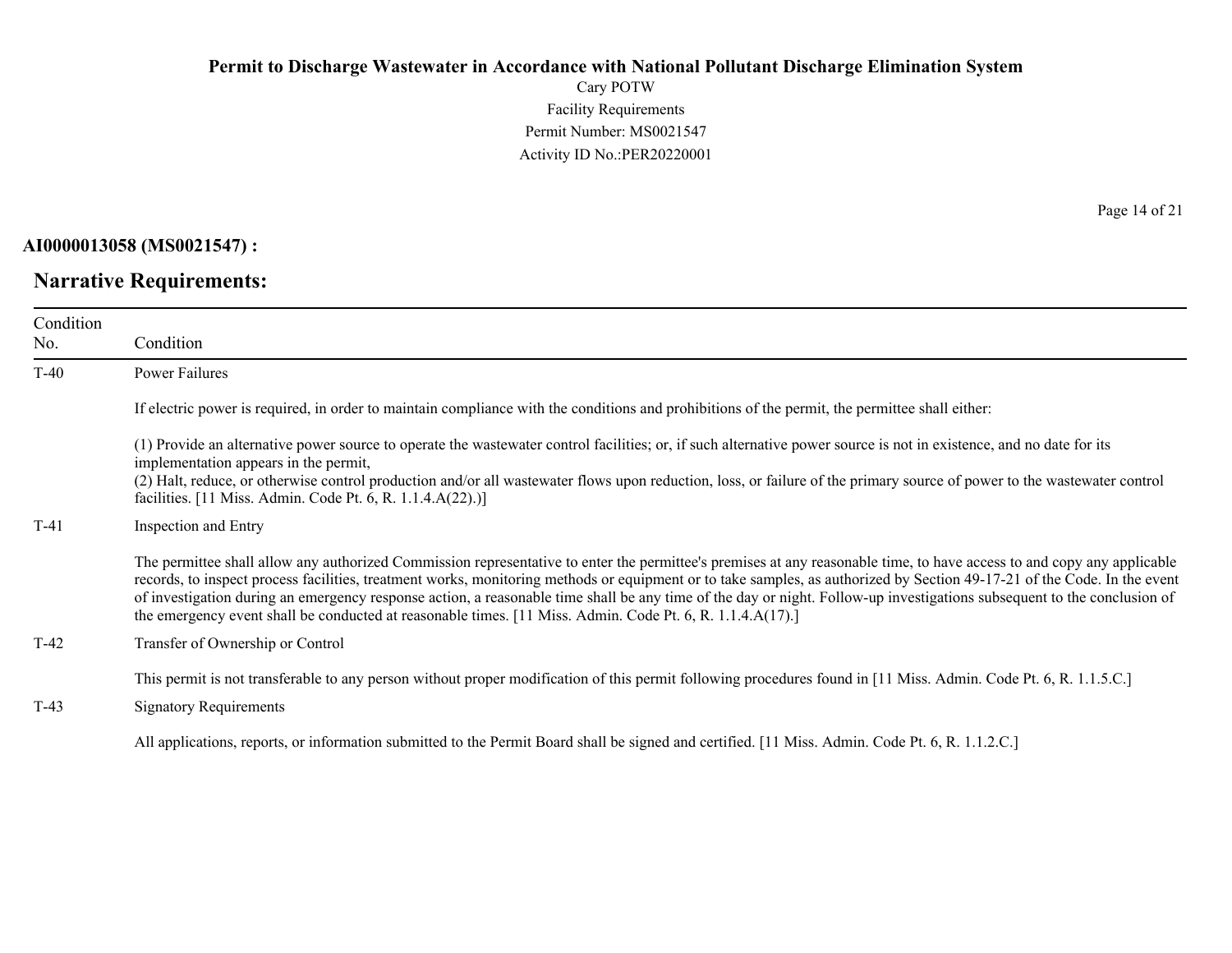Cary POTW Facility Requirements Permit Number: MS0021547 Activity ID No.:PER20220001

#### **AI0000013058 (MS0021547) :**

### **Narrative Requirements:**

Page 15 of 21

| Condition<br>No. | Condition                                                                                                                                                                                                                                                                                                                                                                                                                                                                                                                                                                                                                                                                                                                                                                                                                                                                                                                                                                                                                                                                                                                                      |
|------------------|------------------------------------------------------------------------------------------------------------------------------------------------------------------------------------------------------------------------------------------------------------------------------------------------------------------------------------------------------------------------------------------------------------------------------------------------------------------------------------------------------------------------------------------------------------------------------------------------------------------------------------------------------------------------------------------------------------------------------------------------------------------------------------------------------------------------------------------------------------------------------------------------------------------------------------------------------------------------------------------------------------------------------------------------------------------------------------------------------------------------------------------------|
| $T-44$           | <b>Signatory Requirements - Application Signatures</b>                                                                                                                                                                                                                                                                                                                                                                                                                                                                                                                                                                                                                                                                                                                                                                                                                                                                                                                                                                                                                                                                                         |
|                  | All permit applications shall be signed as follows:                                                                                                                                                                                                                                                                                                                                                                                                                                                                                                                                                                                                                                                                                                                                                                                                                                                                                                                                                                                                                                                                                            |
|                  | (1) For a corporation: by a responsible corporate officer. For the purpose of this Section, a responsible corporate officer means: (i) a president, secretary, treasurer or vice<br>president of the corporation in charge of a principal business function, or any other person who performs similar policy - or decision-making function for the<br>corporation, or (ii) the manager of one or more manufacturing, production, or operating facilities provided, the manager is authorized to make management decisions<br>which govern the operation of the regulated facility including having the explicit or implicit duty of making major capital investment recommendations, and initiating<br>and directing other comprehensive measures to assure long term environmental compliance with environmental laws and regulations; the manager can ensure that the<br>necessary systems are established or actions taken to gather complete and accurate information for permit application requirements; and where authority to sign<br>documents has been assigned or delegated to the manager in accordance with corporate procedures. |
|                  | (2) For a partnership or sole proprietorship: by a general partner or the proprietor, respectively; or                                                                                                                                                                                                                                                                                                                                                                                                                                                                                                                                                                                                                                                                                                                                                                                                                                                                                                                                                                                                                                         |
|                  | (3) For a municipality, State, Federal, or other public agency: by either a principal executive officer or ranking elected official. [11 Miss. Admin. Code Pt. 6, R. 1.1.2.C.]                                                                                                                                                                                                                                                                                                                                                                                                                                                                                                                                                                                                                                                                                                                                                                                                                                                                                                                                                                 |
| $T-45$           | Signatory Requirements - Reports and Other Information                                                                                                                                                                                                                                                                                                                                                                                                                                                                                                                                                                                                                                                                                                                                                                                                                                                                                                                                                                                                                                                                                         |
|                  | All reports required by the permit and other information requested by the Permit Board shall be signed by a person described by the application signature requirements<br>in this permit or by a duly authorized representative of that person. A person is a duly authorized representative only if:                                                                                                                                                                                                                                                                                                                                                                                                                                                                                                                                                                                                                                                                                                                                                                                                                                          |
|                  | (1) The authorization is made in writing by a person described by the application signature requirements;<br>(2) The authorization specifies either an individual or a position having responsibility for the overall operation of the regulated facility or activity, such as the position of<br>plant manager, operator of a well or a well field, superintendent, position having overall responsibility for environmental matters for the company. (A duly authorized<br>representative may thus be either a named individual or any individual occupying a named position.); and                                                                                                                                                                                                                                                                                                                                                                                                                                                                                                                                                          |

(3) The written authorization is submitted to the Permit Board. [11 Miss. Admin. Code Pt. 6, R. 1.1.2.C.]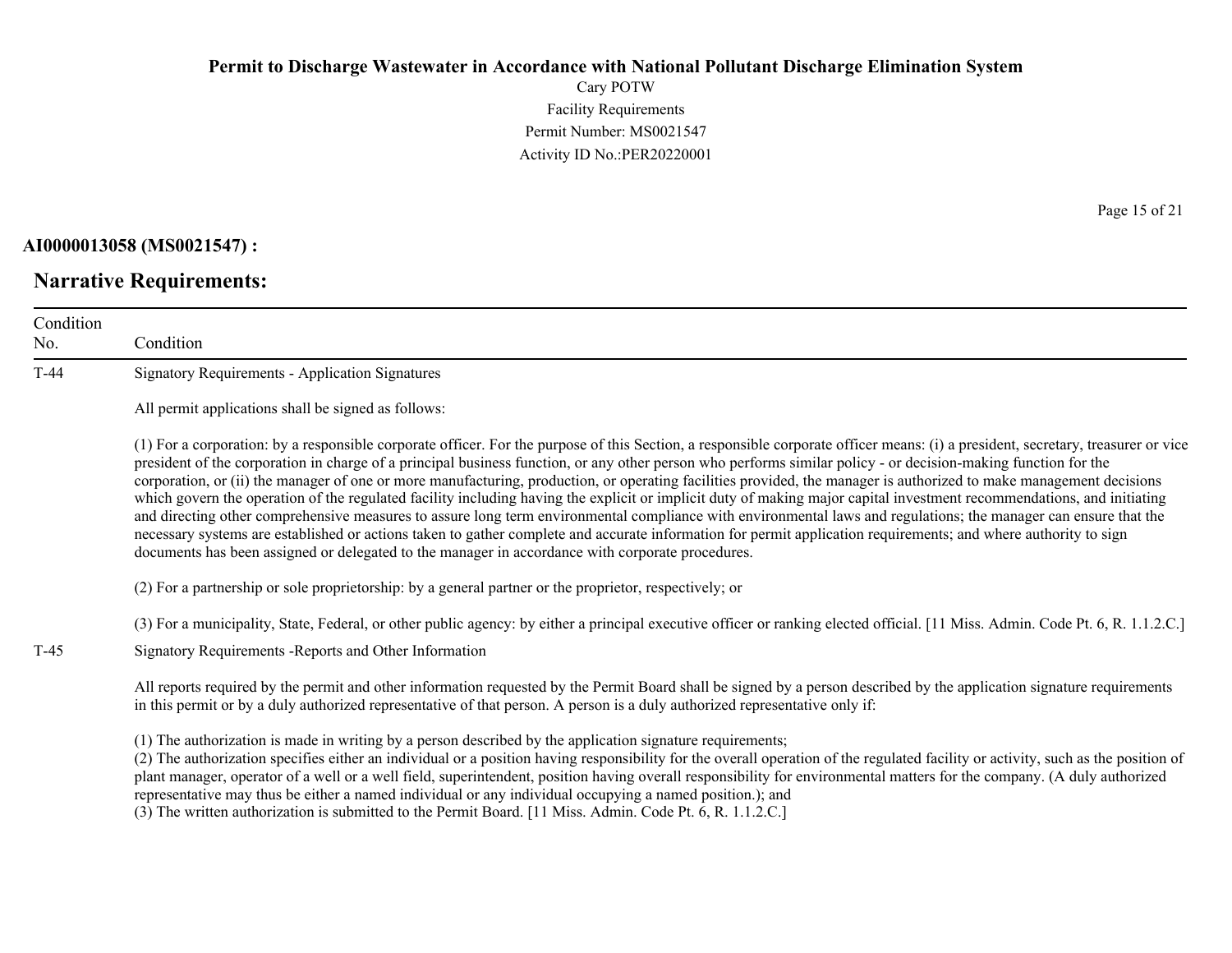Cary POTW Facility Requirements Permit Number: MS0021547 Activity ID No.:PER20220001

### **AI0000013058 (MS0021547) :**

# **Narrative Requirements:**

Page 16 of 21

| Condition<br>No. | Condition                                                                                                                                                                                                                                                                                                                                                                                                                                                                                                                                                                                                                                                                                                                |
|------------------|--------------------------------------------------------------------------------------------------------------------------------------------------------------------------------------------------------------------------------------------------------------------------------------------------------------------------------------------------------------------------------------------------------------------------------------------------------------------------------------------------------------------------------------------------------------------------------------------------------------------------------------------------------------------------------------------------------------------------|
| $T-46$           | Signatory Requirements - Changes to Authorization                                                                                                                                                                                                                                                                                                                                                                                                                                                                                                                                                                                                                                                                        |
|                  | If an authorization under the signatory requirements of this permit is no longer accurate because a different individual or position has responsibility for the overall<br>operation of the facility, a new authorization satisfying the signatory requirements of this permit must be submitted to the Permit Board prior to or together with any<br>reports, information, or applications. [11 Miss. Admin. Code Pt. 6, R. 1.1.2.C.]                                                                                                                                                                                                                                                                                   |
| $T-47$           | <b>Signatory Requirements - Certification</b>                                                                                                                                                                                                                                                                                                                                                                                                                                                                                                                                                                                                                                                                            |
|                  | Any person signing a document under the signatory requirements stated in this permit shall make the following certification:                                                                                                                                                                                                                                                                                                                                                                                                                                                                                                                                                                                             |
|                  | "I certify under penalty of law that this document and all attachments were prepared under the direction or supervision in accordance with a system designed to assure<br>that qualified personnel properly gather and evaluate the information submitted. Based on my inquiry of the person or persons who manage the system, or those persons<br>directly responsible for gathering the information, the information submitted is, to the best of my knowledge and belief, true, accurate, and complete. I am aware that<br>there are significant penalties for submitting false information, including the possibility of fine and imprisonment for knowing violations." [11 Miss. Admin. Code Pt. 6,<br>R. 1.1.2.C.] |
| $T-48$           | Availability of Records<br>Except for information deemed to be confidential under the Mississippi Code Ann. 49-17-39 and 40 CFR 123.41, file information relating to this permit shall be made<br>available for public inspection and copying during normal business hours at the office of the Department of Environmental Quality in Jackson, Mississippi. Written<br>request must be provided in accordance with policies developed by the Commission and must state, specifically, records proposed for review, date proposed for review<br>and copying requirements. [11 Miss. Admin. Code Pt. 6, R. 1.1.3.E.]                                                                                                      |
| $T-49$           | Duty to Provide Information                                                                                                                                                                                                                                                                                                                                                                                                                                                                                                                                                                                                                                                                                              |
|                  | The permittee shall furnish to the Permit Board within a reasonable time any relevant information which the Permit Board may request to determine whether cause<br>exists for modifying, revoking and reissuing, or terminating the permit, or to determine compliance with the permit. The permittee shall also furnish to the Permit Board<br>upon request, copies of records required to be kept by the permit. [11 Miss. Admin. Code Pt. 6, R. 1.1.4.A(16).]                                                                                                                                                                                                                                                         |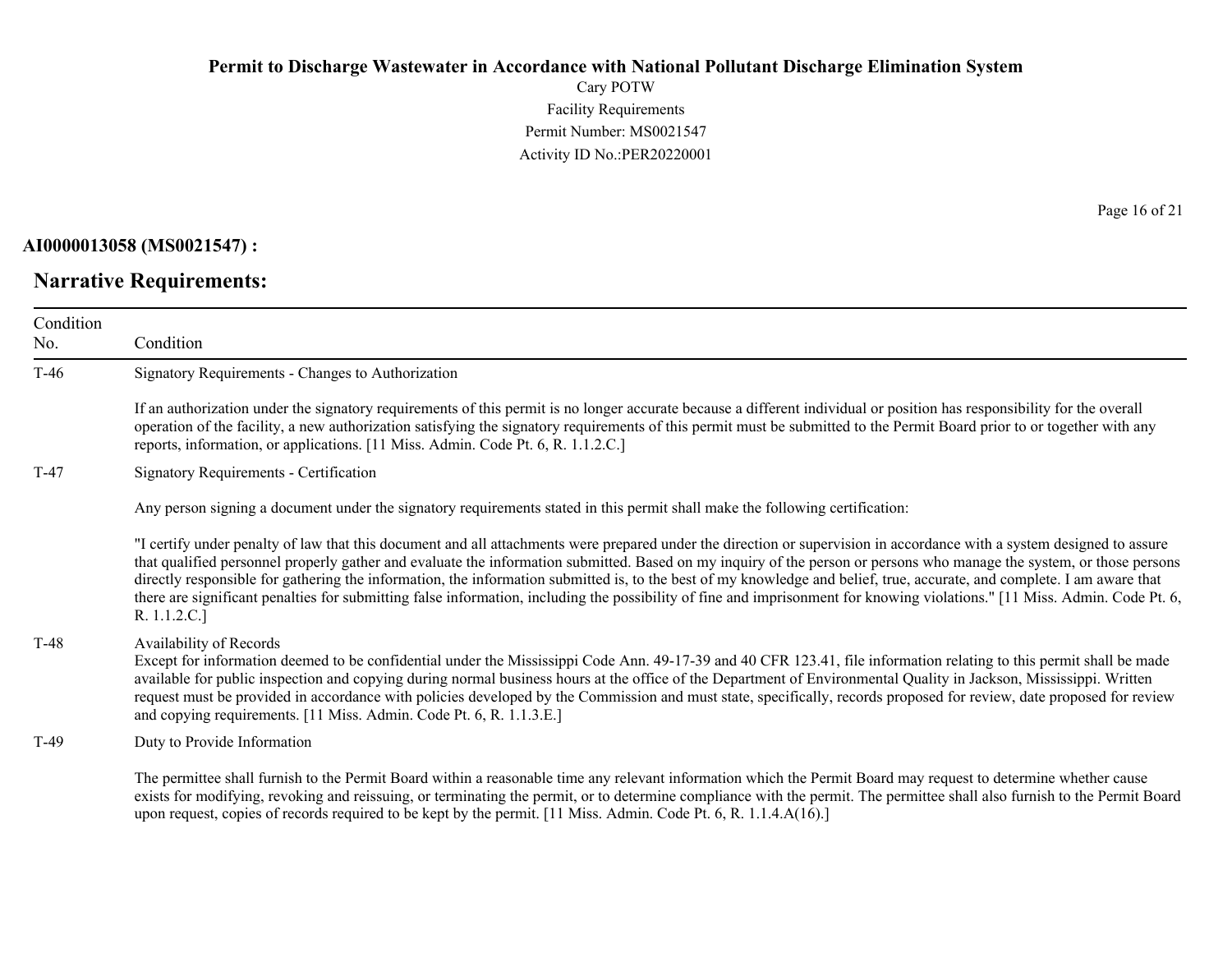Cary POTW Facility Requirements Permit Number: MS0021547 Activity ID No.:PER20220001

### **AI0000013058 (MS0021547) :**

# **Narrative Requirements:**

Page 17 of 21

| Condition |                                                                                                                                                                                                                                                                                                                                                                                                                                                                                       |
|-----------|---------------------------------------------------------------------------------------------------------------------------------------------------------------------------------------------------------------------------------------------------------------------------------------------------------------------------------------------------------------------------------------------------------------------------------------------------------------------------------------|
| No.       | Condition                                                                                                                                                                                                                                                                                                                                                                                                                                                                             |
| $T-50$    | <b>Toxic Pollutants</b>                                                                                                                                                                                                                                                                                                                                                                                                                                                               |
|           | The permittee shall comply with any toxic effluent standard or prohibition (including any schedule of compliance specified in such effluent standard or prohibition)<br>established under Section 307(a) of the Federal Water Pollution Control Act. [11 Miss. Admin. Code Pt. 6, R. 1.1.4.A(26).]                                                                                                                                                                                    |
| $T-51$    | <b>Toxic Pollutants Notification Requirements</b>                                                                                                                                                                                                                                                                                                                                                                                                                                     |
|           | The permittee shall comply with the applicable provisions of 40 CFR 122.42. [11 Miss. Admin. Code Pt. 6, R. 1.1.4.A(26).]                                                                                                                                                                                                                                                                                                                                                             |
| $T-52$    | Civil and Criminal Liability                                                                                                                                                                                                                                                                                                                                                                                                                                                          |
|           | (1) Any person who violates a term, condition or schedule of compliance contained within this permit or the Mississippi Water Pollution Control Law is subject to the<br>actions defined by law.<br>(2) Except as provided in permit conditions on "Bypassing" and "Upsets", nothing in this permit shall be construed to relieve the permittee from civil or criminal<br>penalties for noncompliance.                                                                                |
|           | (3) It shall not be the defense of the permittee in an enforcement action that it would have been necessary to halt or reduce the permitted activity in order to maintain<br>compliance with the conditions of this permit. [11 Miss. Admin. Code Pt. 6, R. 1.1.4.A(24).)]                                                                                                                                                                                                            |
| $T-53$    | Oil and Hazardous Substance Liability                                                                                                                                                                                                                                                                                                                                                                                                                                                 |
|           | Nothing in this permit shall be construed to preclude the institution of any legal action or relieve the permittee from any responsibilities, liabilities, or penalties to which<br>the permittee is or may be subject to under Section 311 of the Federal Water Pollution Control Act and applicable provisions under Mississippi Law pertaining to<br>transportation, storage, treatment, or spillage of oil or hazardous substances. [11 Miss. Admin. Code Pt. 6, R. 1.1.4.A(23).] |
| $T-54$    | Property Rights                                                                                                                                                                                                                                                                                                                                                                                                                                                                       |
|           | The issuance of this permit does not convey any property rights in either real or personal property, or any exclusive privileges, nor does it authorize any injury to private<br>property or any invasion of personal rights, nor any infringement of Federal, State, or local laws or regulations. [11 Miss. Admin. Code Pt. 6, R. 1.1.5.                                                                                                                                            |

E.]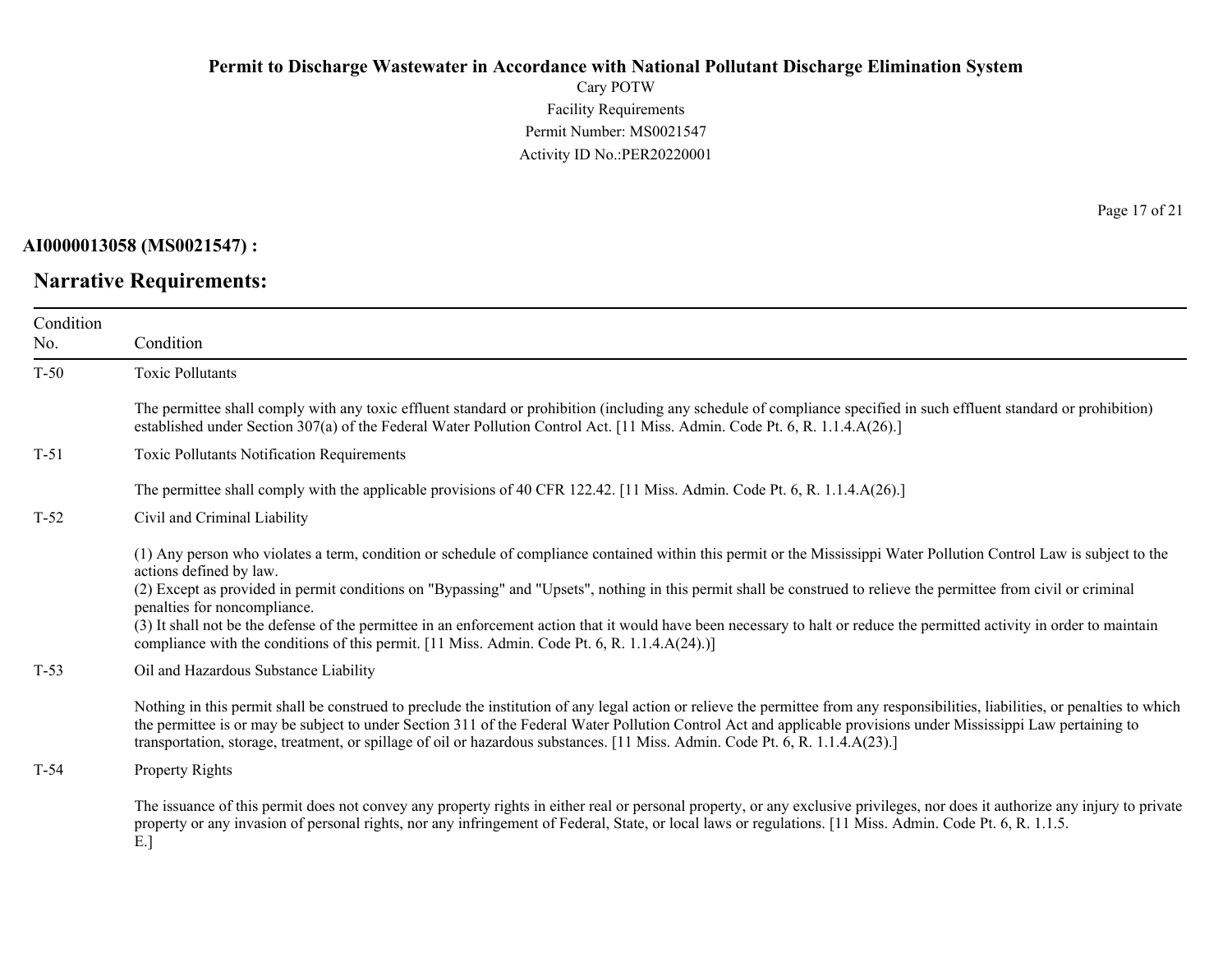Cary POTW Facility Requirements Permit Number: MS0021547 Activity ID No.:PER20220001

#### **AI0000013058 (MS0021547) :**

T-55 Severability

Condition No.

### **Narrative Requirements:**

Condition

The provisions of this permit are severable. If any provision of this permit, or the application of any provision of this permit to any circumstances, is challenged or held invalid, the validity of the remaining permit provisions and/or portions thereof or their application to other persons or sets of circumstances, shall not be affected thereby. [11 Miss. Admin. Code Pt. 6, R. 1.1.4.A(25).]

#### T-56 Protection of Confidential Information

(1) Pursuant to Miss. Code Ann. ' 49-17-39 and 40 CFR 123.41, the Permit Board shall make available to the public all information contained on any form and all public comments on such information. Effluent data and information concerning air or water quality shall also be made available to the public. Information that is determined by the Commission to be trade secrets shall not be disclosed to the public without prior consent of the source of such information. When a claim of confidentiality is made by a person in accordance with the provisions of Miss. Code Ann. ' 49-17-39, a recommendation on the questions of confidentiality shall be made by the Commission and forwarded to the Regional Administrator (or his/her designee) of EPA for his concurrence in such determination of confidentiality. [11 Miss. Admin. Code Pt. 6, R. 1.1.3.F.]

#### T-57 Protection of Confidential Information- continued

(2) A copy of a State, UIC, or NPDES permit application, public notice, fact sheet, draft permit and other forms relating thereto, including written public comment and other reports, files and information relating to the application not classified as confidential information by the Commission pursuant to part (1) of this requirement, shall be available for public inspection and copying during normal business hours at the office of the Department in Jackson, Mississippi. [11 Miss. Admin. Code Pt. 6, R. 1.1.3.F.]

Page 18 of 21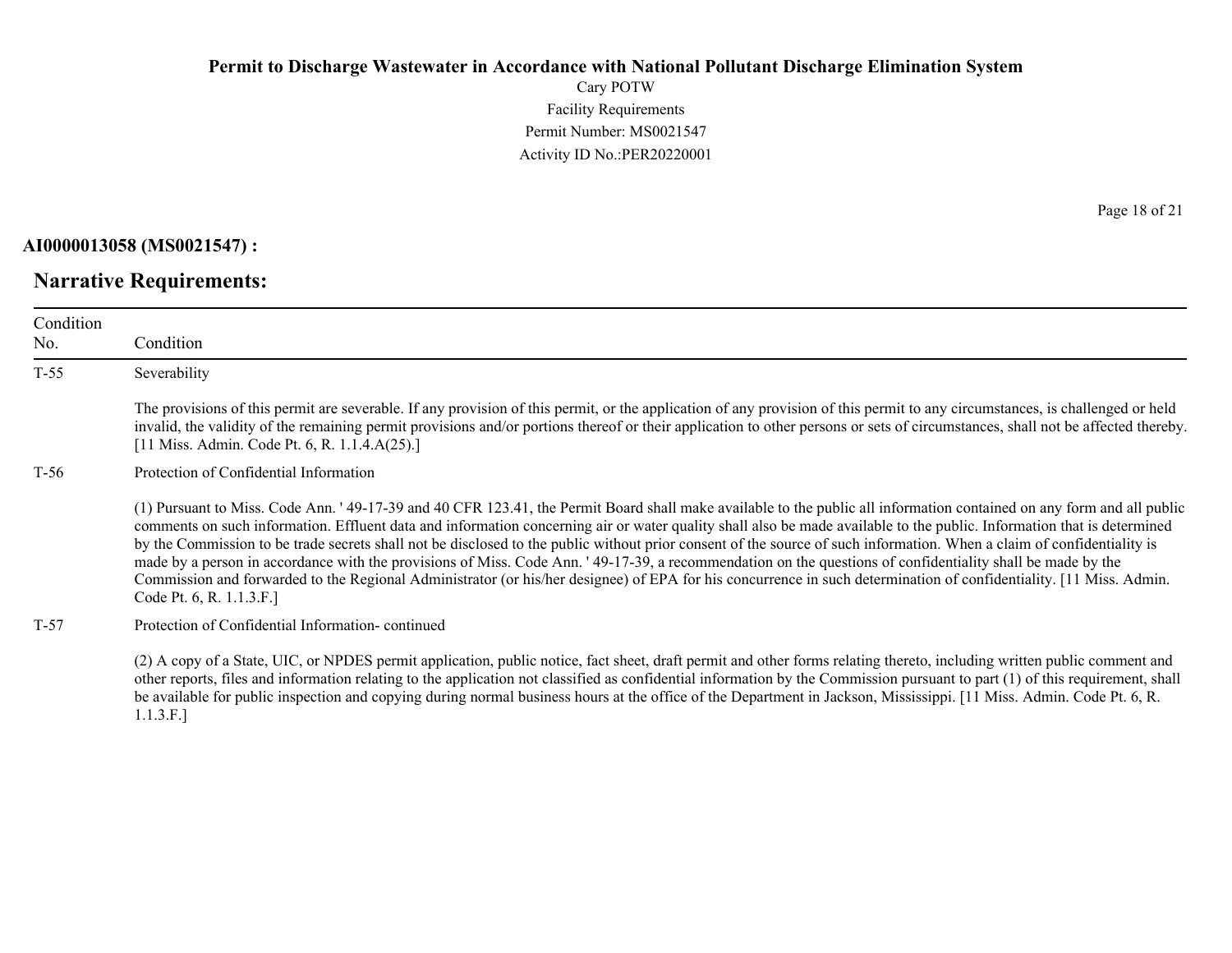Cary POTW Facility Requirements Permit Number: MS0021547 Activity ID No.:PER20220001

### **AI0000013058 (MS0021547) :**

# **Narrative Requirements:**

Page 19 of 21

| Condition<br>No. | Condition                                                                                                                                                                                                                                                                                                                                                                                                                                                                                                                                                                                                                                                                                                                                                                                                                                                                                                                                                            |
|------------------|----------------------------------------------------------------------------------------------------------------------------------------------------------------------------------------------------------------------------------------------------------------------------------------------------------------------------------------------------------------------------------------------------------------------------------------------------------------------------------------------------------------------------------------------------------------------------------------------------------------------------------------------------------------------------------------------------------------------------------------------------------------------------------------------------------------------------------------------------------------------------------------------------------------------------------------------------------------------|
| $T-58$           | Protection of Confidential Information-continued                                                                                                                                                                                                                                                                                                                                                                                                                                                                                                                                                                                                                                                                                                                                                                                                                                                                                                                     |
|                  | (3) Upon determination by the Commission that information submitted by a permit applicant is entitled to protection against disclosure as trade secrets, the information<br>shall be so labeled and otherwise handled as confidential. Copies of the information and a notice of the Commission's action shall be forwarded to the Regional<br>Administrator (or his/her designee). In making its determination of entitlement to protection as a trade secret, the Commission shall follow the procedure set forth in<br>Miss. Code Ann. '49-17-39. In the event the Commission denies the claim of confidentiality, the applicant shall have, upon notification thereof, the right to appeal the<br>Commission's determination in the same manner provided for other orders of the Commission. No disclosure, except to EPA, shall be allowed until any appeal from the<br>determination of the Commission is completed. [11 Miss. Admin. Code Pt. 6, R. 1.1.3.F.] |
| $T-59$           | Spill Prevention and Best Management Plans                                                                                                                                                                                                                                                                                                                                                                                                                                                                                                                                                                                                                                                                                                                                                                                                                                                                                                                           |
|                  | Any permittee which has above ground bulk storage capacity, of more than 1320 gallons or any single container with a capacity greater than 660 gallons, of materials<br>and/or liquids (including but not limited to, all raw, finished and/or waste material) with chronic or acute potential for pollution impact on waters of the State and not<br>subject to Mississippi Hazardous Waste Management Regulations or 40 CFR 112 (Oil Pollution Prevention) regulations shall provide secondary containment as found in<br>40 CFR 112 or equivalent protective measures such as trenches or waterways which would conduct any tank releases to a permitted treatment system or sufficient<br>equalization or treatment capacity needed to prevent chronic/acute pollution impact. [11 Miss. Admin. Code Pt. 6, R. 1.1.4.A(12)(a).]                                                                                                                                  |
| $T-60$           | Reopener Clause                                                                                                                                                                                                                                                                                                                                                                                                                                                                                                                                                                                                                                                                                                                                                                                                                                                                                                                                                      |
|                  | This permit shall be modified, or alternately, revoked and reissued, to comply with any applicable effluent standard, limitation or storm water regulation issued or<br>approved under Section 301(b)(2)(C), and (D), 304(b)(2), 307(a)(2) and 402(p) of the Federal Water Pollution Control Act if the effluent standard, limitation or<br>regulation so issued or approved:                                                                                                                                                                                                                                                                                                                                                                                                                                                                                                                                                                                        |
|                  | 1. Contains different conditions or is otherwise more stringent than any effluent limitation in the permit; or<br>2. Controls any pollutant not limited in the permit.<br>3. This permit shall be modified to reflect any additional or otherwise more stringent limitations and additional monitoring as determined to be necessary by the results<br>of a Completed TMDL. [11 Miss. Admin. Code Pt. 6, R. 1.1.4.F(1).]                                                                                                                                                                                                                                                                                                                                                                                                                                                                                                                                             |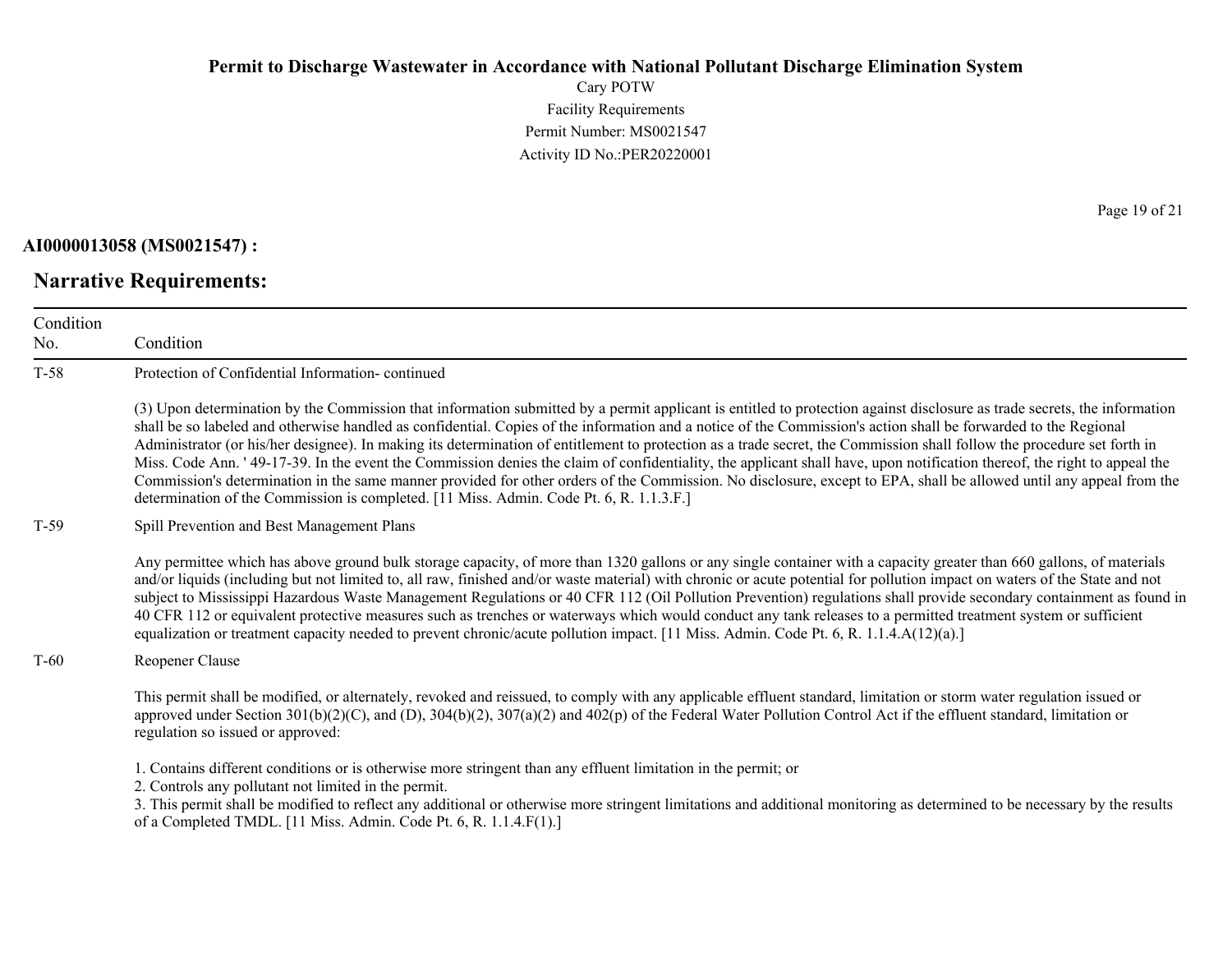Cary POTW Facility Requirements Permit Number: MS0021547 Activity ID No.:PER20220001

#### **AI0000013058 (MS0021547) :**

### **Narrative Requirements:**

Condition No. Condition T-61 Closure Requirements Should the permittee decide to permanently close and abandon the premises upon which it operates, it shall provide a Closure Plan to the Permit Board no later than 90 days prior to doing so. This Closure Plan shall address how and when all manufactured products, by-products, raw materials, stored chemicals, and solid and liquid waste and residues will be removed from the premises or permanently disposed of on site such that no potential environmental hazard to the waters of the State will be presented. Closure plan(s) submitted to and approved by Mississippi Department of Environmental Quality for compliance with other environmental regulations will satisfy the closure requirements for those items specifically addressed in the closure plan(s) as long as the closure does not present a potential for environmental hazard to waters of the State. [11 Miss. Admin. Code Pt. 6, R. 1.1.4.A(11).]

#### T-62 Permit Actions

The permit may be modified, revoked and reissued, or terminated for cause. The filing of a request by the permittee for a permit modification, revocation and reissuance, or termination, or a modification of planned changes or anticipated noncompliance, does not stay any permit condition. [11 Miss. Admin. Code Pt. 6, R. 1.1.5.C(5).]

Page 20 of 21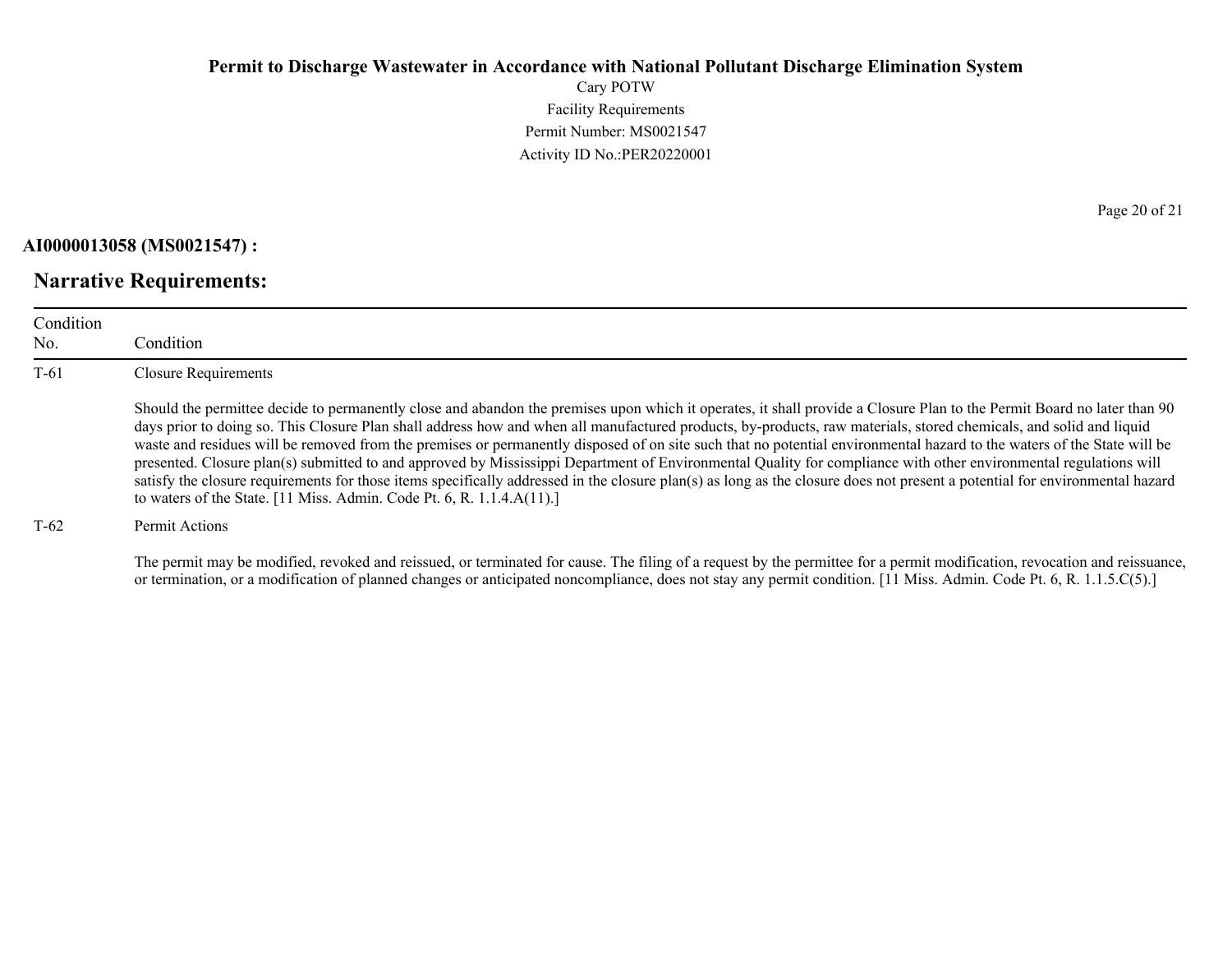### **Permit to Discharge Wastewater in Accordance with National Pollutant Discharge Elimination System** Cary POTW Facility Requirements Permit Number: MS0021547 Activity ID No.:PER20220001

#### **RPNT0000000001 (MS0021547-001) Outfall 001 (Domestic / Municipal Wastewater):**

### **Submittal/Action Requirements:**

| Condition<br>No. | Condition                                                                                                                                                                                                   |
|------------------|-------------------------------------------------------------------------------------------------------------------------------------------------------------------------------------------------------------|
| $S-1$            | The Permittee shall submit analytical results on a monthly Discharge Monitoring Report (DMR): Due monthly, by the 28th of the subsequent month. [11 Miss. Admin.<br>Code Pt. 6, Ch. 1, Subch. 1. IV.A(15)c] |